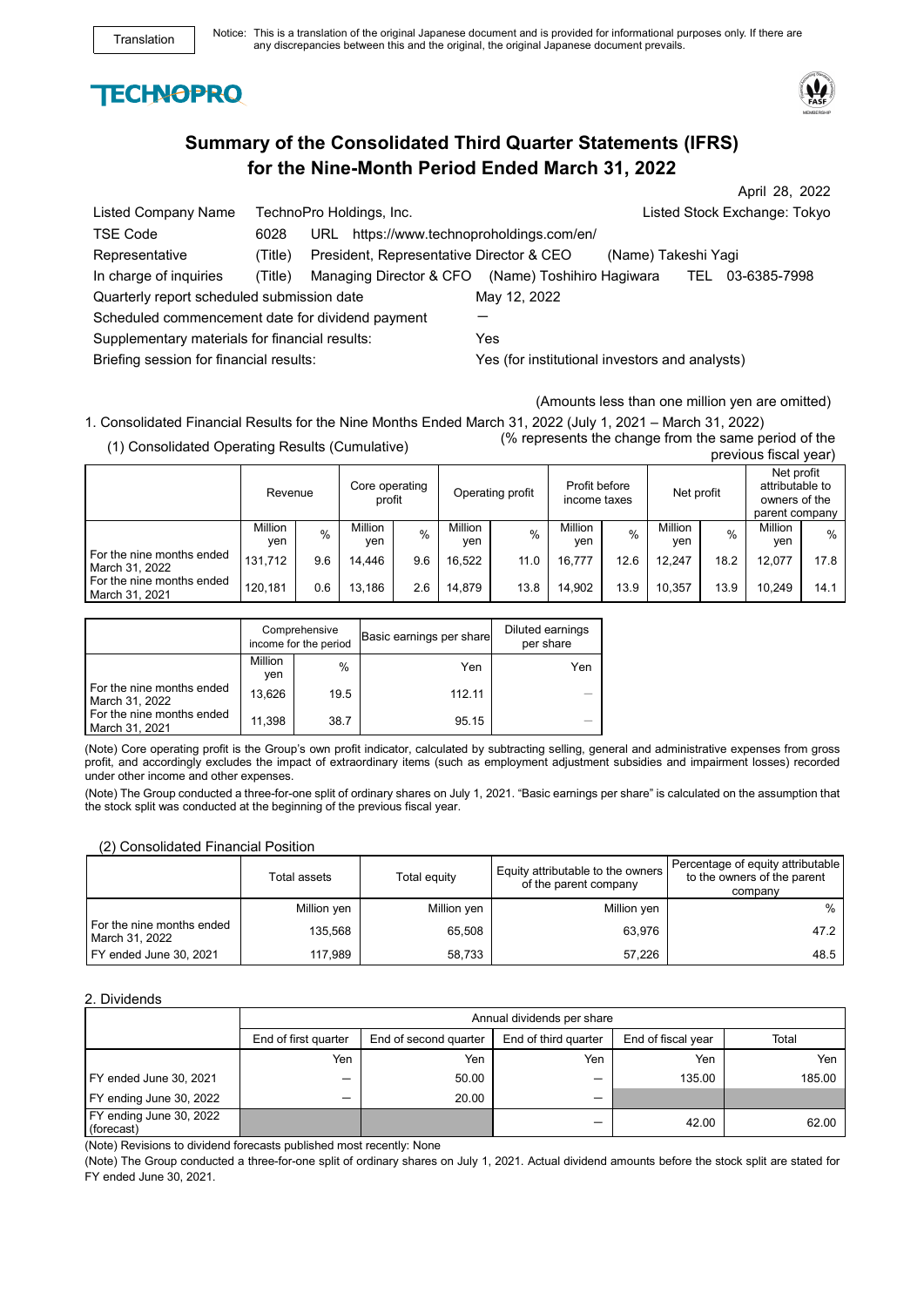# 3. Consolidated Financial Results Forecast for the Fiscal Year Ending June 30, 2022 (July 1, 2021 – June 30, 2022)

| (% represents the change from the same period of the previous year) |             |      |                          |                  |             |                               |             |       |                                                               |      |                                |
|---------------------------------------------------------------------|-------------|------|--------------------------|------------------|-------------|-------------------------------|-------------|-------|---------------------------------------------------------------|------|--------------------------------|
|                                                                     | Revenue     |      | Core operating<br>profit | Operating profit |             | Profit before<br>income taxes |             |       | Net profit attributable<br>to owners of the parent<br>company |      | Basic<br>earnings per<br>share |
|                                                                     | Million yen | $\%$ | Million yen              | $\%$             | Million yen | $\frac{0}{0}$                 | Million yen | %     | Million yen                                                   | $\%$ | Yen                            |
| Full year                                                           | 174.000     | 7.9  | 17.300                   | (1.9)            | 19.300      | (0.8)                         | 19.300      | (0.9) | 13.300                                                        | 0.4  | 123.46                         |

(Note) Revisions to financial results forecasts published most recently: None

\* Notes

- (1) Changes to important subsidiaries during the period (changes to "Specified Subsidiaries" that involve changes made to scope of consolidation): None
- (2) Changes to accounting policies and accounting estimates
	- i. Changes to accounting policies as required by IFRS: None
	- ii. Changes to accounting policies other than i.: None
	- iii. Changes to accounting estimates: None

(3) Number of outstanding shares (ordinary shares)

| i. Number of outstanding shares at the end<br>As of March 31.<br>$\overline{1}$ FY ended June $ 108,421,164$ shares<br>108,421,164 shares<br>of the period (including treasury shares)<br>30.2021<br>2022      |  |  |                |
|----------------------------------------------------------------------------------------------------------------------------------------------------------------------------------------------------------------|--|--|----------------|
|                                                                                                                                                                                                                |  |  |                |
| ii. Number of treasury shares at the end of<br>As of March 31,<br>FY ended June<br>695,291 shares<br>the period<br>30.2021<br>2022                                                                             |  |  | 695,109 shares |
| For the nine<br>For the nine<br>iii. Average number of shares during the<br>107,725,922 shares<br>months ended   107,726,092 shares<br>months ended<br>period (cumulative)<br>March 31, 2022<br>March 31, 2021 |  |  |                |

(Note) The Group conducted a three-for-one split of ordinary shares on July 1, 2021. Number of outstanding shares at the end of the period (including treasury shares), Number of treasury shares at the end of the period, and Average number of shares during the period (cumulative) are calculated on the assumption that the stock split was conducted at the beginning of the previous fiscal year.

\* This Summary of Financial Statements is not subject to quarterly review by certified public accountant or audit corporation.

# \* Explanation regarding proper use of financial results forecasts, and other notes

(Cautionary note on forward-looking statements)

Forward-looking statements in this document about future performance are based on information currently available and certain assumptions that are considered reasonable. Due to unforeseen circumstances, actual results may differ from such estimates.

Please refer to page 5 "1. Qualitative Information on Financial Results for the Period Under Review; (3) Results forecasts and other forwardlooking information" for criteria for assumptions used in the earnings forecast.

(Obtaining supplementary materials for financial results)

The Company plans to hold a briefing on business results for institutional investors and analysts on April 28, 2022. The Company plans to post supplementary and other materials for the briefing on its website today (April 28, 2022) at the same time that the information is disclosed to the Tokyo Stock Exchange.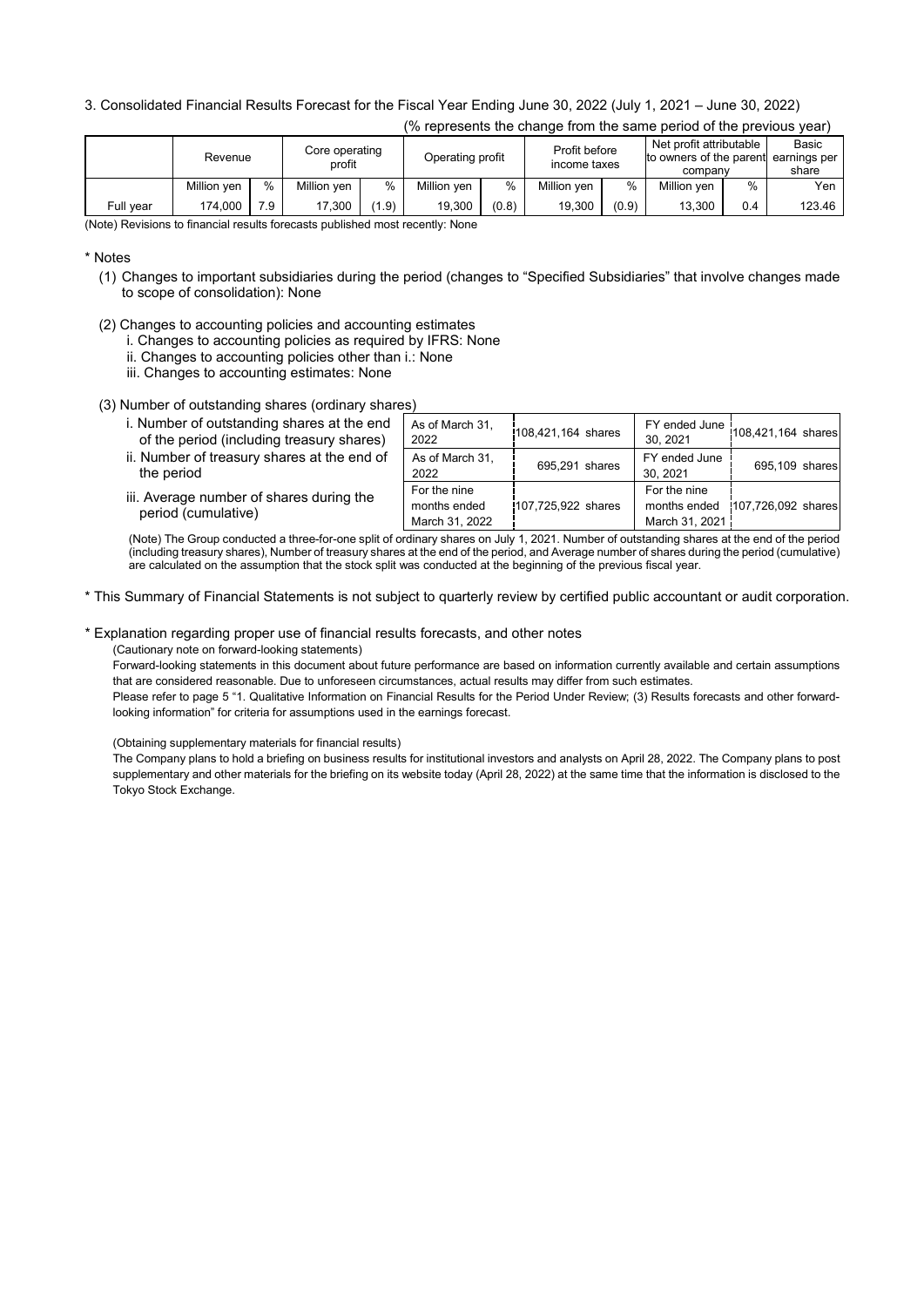# **Contents**

| 1. Qualitative Information on Financial Results for the Period Under Review                                    | $\overline{2}$ |
|----------------------------------------------------------------------------------------------------------------|----------------|
| (1) Summary of business performance                                                                            | 2              |
| (2) Summary of financial position                                                                              | 4              |
| (3) Results forecasts and other forward-looking information                                                    | 5              |
| 2. Interim Consolidated Financial Statements (Summary) and notes                                               | 6              |
| (1) Consolidated Statement of Financial Position (Summary)                                                     | 6              |
| (2) Consolidated Statement of Income (Summary) and Consolidated Statement of Comprehensive Income<br>(Summary) | 8              |
| (3) Consolidated Statement of Changes in Equity (Summary)                                                      | 12             |
| (4) Consolidated Statement of Cash Flows (Summary)                                                             | 14             |
| (5) Notes to the consolidated financial results (Summary)                                                      | 15             |
| (Note on assumption about going concern)                                                                       | 15             |
| (Note on segment information)                                                                                  | 15             |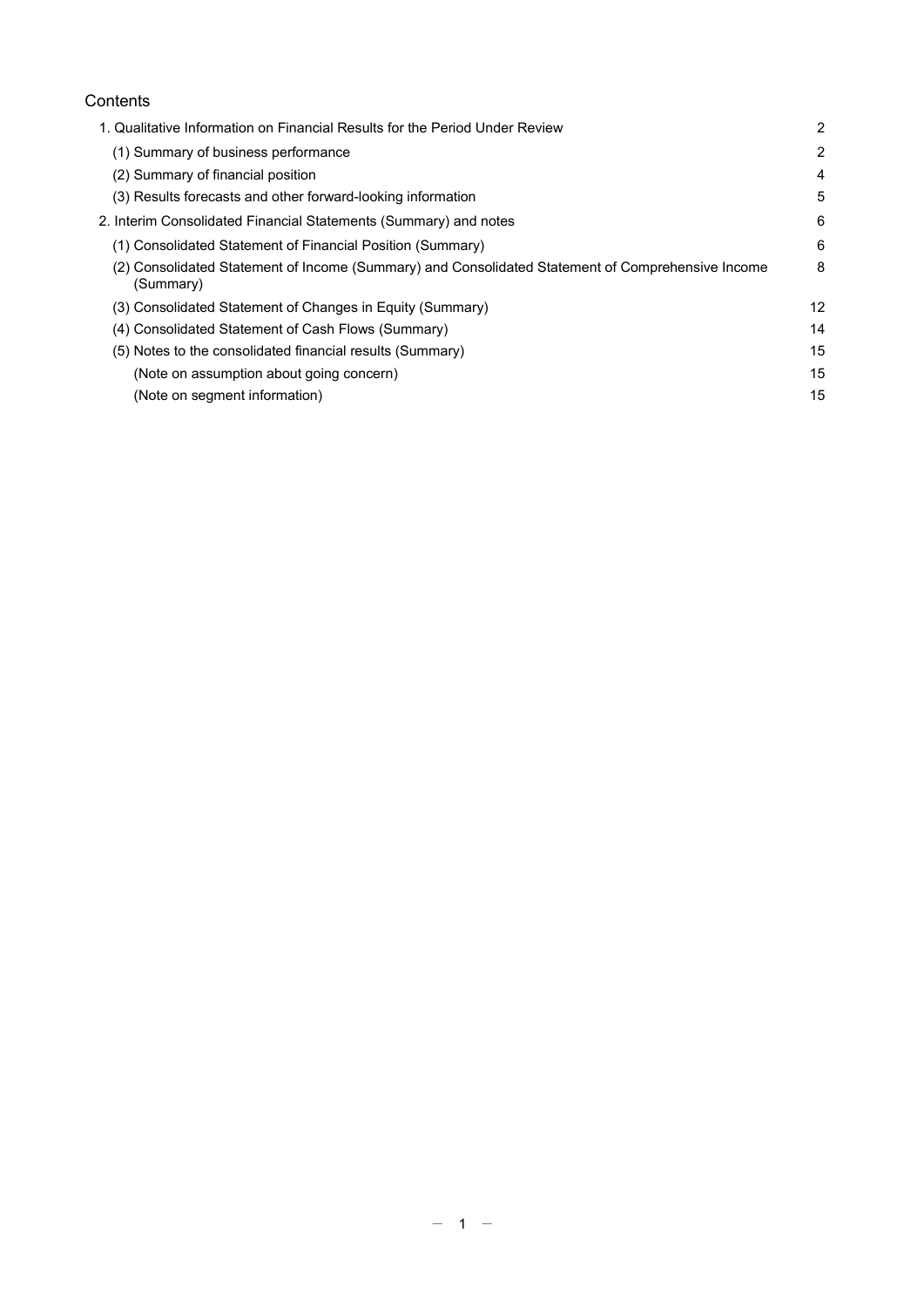### 1. Qualitative Information on Financial Results for the Period Under Review

#### (1) Summary of business performance

During the consolidated third quarter period under review (July 1, 2021 to March 31, 2022), uncertainty in the global economy continued due to concerns over inflation including rising resource prices, the sluggish Chinese economy, tension toward the situation in Ukraine, and other factors. In Japan, despite signs for a time that the COVID-19 pandemic may be coming to an end, uncertainty continued due to a rebound in infections as a result of the new omicron variant, shortages of semiconductor components and other goods, and the rapid weakening of the yen, among other factors.

In this environment, customer demand for the Group's core business area of engineer dispatching and contract assignment has largely recovered to pre-pandemic levels, demonstrating the strong foundations of the Group's business. In addition, hiring activities have proceeded as planned, and the Group made a good start towards achieving Evolution 2026, its new medium-term management plan (July 1, 2021 to June 30, 2026), which it launched on August 10, 2021.

The main initiatives implemented by the Group during the third quarter period under review were as follows:

#### Secure engineers

The resumption of hiring activities in September 2020 and the focus on forming a candidate applicant pool lead to an increase in the number of engineers on payroll in Japan that began in April 2021. While online interviews have now become the norm, by continuing to provide sufficient information and engaging in careful communication with candidates, the Group has successfully hired 2,206 mid-career engineers in the third quarter period under review (up 1,742 compared to same period of the previous fiscal year). In addition, the Group successfully hired 851 new graduate engineers in April 2022 and expects the number of engineers on payroll in Japan to be at a record high at the end of April 2022. The Group will continue to focus on hiring new IT and DXrelated engineers to meet strong demand, and also continue its efforts to curb retirements to secure a sufficient number of engineers – the source of our growth.

#### Strengthen solutions business

One of the goals set out in Evolution 2026, the Group's medium-term management plan, is to strengthen the solution business as a result of the growth and evolution of the Group's core business area of engineer dispatching. GCOMNET CO., LTD. became part of the Group on July 30, 2021 (merging with TechnoPro, Inc. on October 1, 2021). The Group is leveraging GCOMNET's strengths in the upstream process of core system ERP package SAP implementation consulting and IT infrastructure development and has implemented GCOMNET's training expertise into the Company's engineer training program. Further, the Group has expanded the scope of technologies covered by training programs with alliance businesses and strengthened the training for engineers to add digital skills to engineers' existing skills, like chemicals/biotechnology and construction. As an example of the combination of construction and IT/digital solutions, the Group collaborated with Liberaware Co., Ltd. on the use of IBIS, a small drone for the indoor inspection of facilities, to meet broad demand for inspections of dangerous places for manual operation, such as confined, dark, or high-altitude spaces.

The Group will continue to expand its solutions offering to customers through these initiatives.

#### Promote globalization

To promote globalization within the Group, the Group has begun operating a "service catalogue" that showcases the track records and capability areas of its domestic and overseas subsidiaries. The aim of this initiative is to acquire offshore development projects by utilizing the robust sales network of the Group's domestic businesses. The Group will continue to actively promote groupwide collaboration on a global basis, leveraging the Group's strengths in domestic sales and offshore development and delivery.

As a result of the initiatives described above, the number of domestic engineers at the end of the consolidated third quarter period under review was 21,054 (up 1,105 compared to the end of the third quarter of the previous fiscal year and up 724 from the end of previous fiscal year). The average utilization rate for the period under review was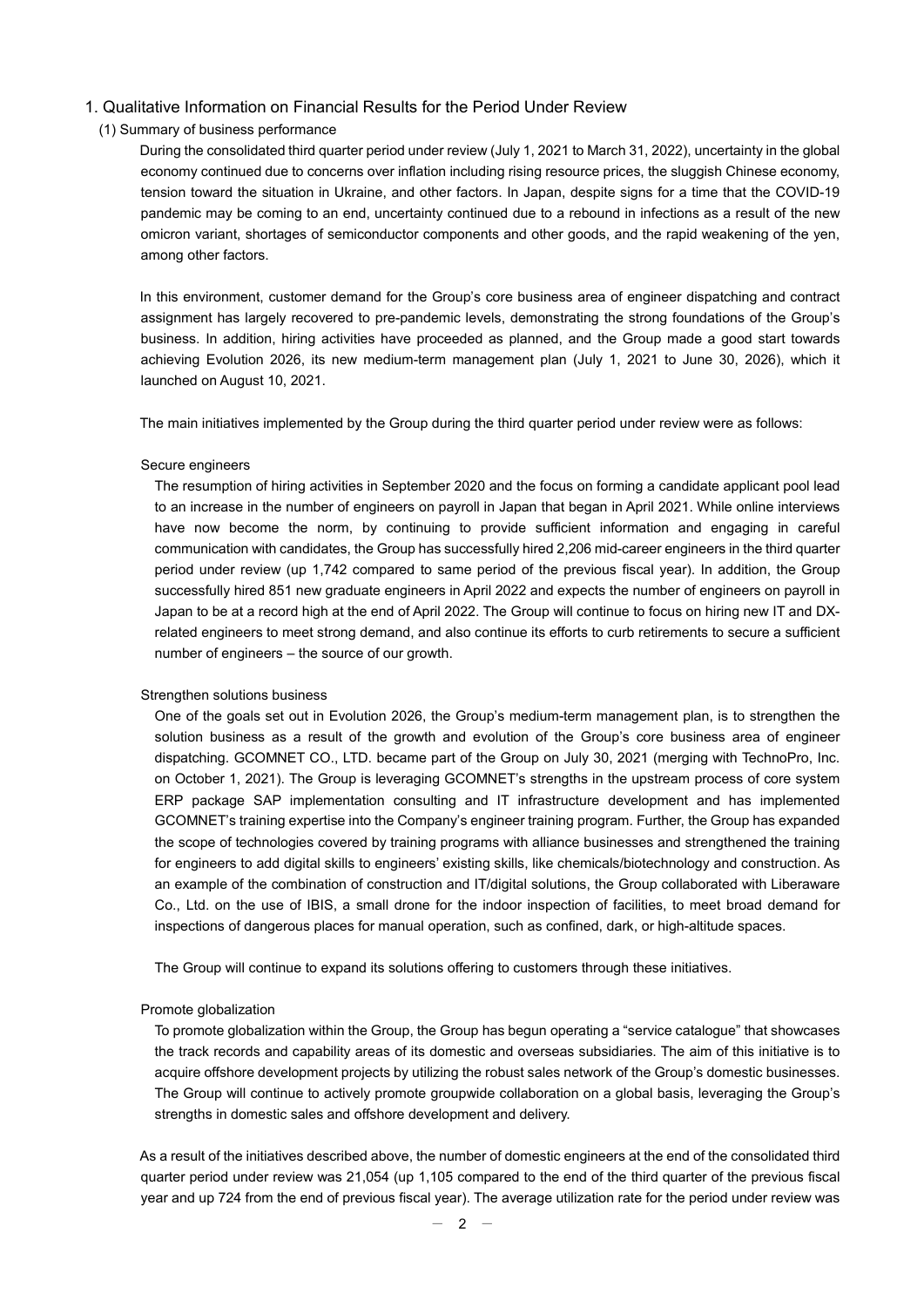95.7% (up 1.2 pts compared to the same period of the previous fiscal year). Regarding the Group's continued efforts to improve sales per engineer, while the number of operating days per month has decreased by 0.18 days compared to the same period of the previous fiscal year, average monthly sales per engineer were 657 thousand yen (up 25 thousand yen compared to the same period of the previous fiscal year), due to increased overtime hours and the increase in contract unit prices as a result of the Shift Up and Charge Up initiatives and further expansion in the solutions business, among other factors. Further, excluding new employees who had joined the Group in the last twelve months, dispatch contract unit prices (base charge) for existing employees rose by 10 thousand yen compared to the same period of the previous fiscal year.

In terms of expenses, in comparison to the third quarter of the previous fiscal year when new hiring was effectively frozen for the consolidated first half period of the previous fiscal year, SG&A increased due to full-scale implementation of hiring and other upfront investments. However, core operating profit rose by 1,260 million yen, due to the improvement in gross profit as a result of the increased number of employees assigned in Japan and other factors.

As a result, the Group's performance was as follows: revenue for the consolidated third quarter under review was 131,712 million yen (up 9.6% compared to the same period of the previous fiscal year), core operating profit was 14,446 million yen (up 9.6%), operating profit was 16,522 million yen (up 11.0%), profit before taxes was 16,777 million yen (up 12.6%), and net profit attributable to the owners of the parent company was 12,077 million yen (up 17.8%).

Earnings for the segments of the business during the consolidated third quarter period under review were as follows:

### (R&D Outsourcing)

In order to expand its IT business, which has been performing well within R&D Outsourcing, the Group implemented software-related training for hardware-related engineers and chemical/biochemical-related engineers and implemented initiatives to respond to strong demand in the digital domain through re-skilling and cross-skilling, in addition to strengthening the mid-career hiring mainly of high added-value engineers. The Group also made efforts to secure assignments at higher unit prices through business collaborations with the partners possessing advanced technologies, actively implementing internal/external training, and by increasing the quality and diversity of its service offering. As a result of these efforts, engineers on payroll at the end of the consolidated third quarter period under review were 18,356 (up 988 compared to the end of the third quarter of the previous fiscal year) and assigned engineers were 17,555 (up 852). As a result of these initiatives, revenue in this segment was 101,554 million yen (up 6.4%).

### (Construction Management Outsourcing)

In addition to construction management, the main service provided under Construction Management Outsourcing, the Group has also expanded its services to offer services based on technological skills developed in the design and construction management fields, for example: 3D measurement, aerial photography, and inspections using drones, and the establishment of first-class qualified architect offices. In this segment the impact of COVID-19 has been minimal and so a high utilization rate has been maintained. On payroll and assigned engineers are 2,698 and 2,598, respectively, at the end of the third quarter period under review (up 117 and 101, respectively, compared to the end of the same period of the previous fiscal year). As a result, revenue in this segment was 15,213 million yen (up 2.5%).

#### (Other Businesses in Japan)

Other Businesses in Japan comprises a professional recruitment service and an education and training service in engineering. These businesses were impacted by COVID-19, but there was continued demand for searchbased recruitment services from our professional recruitment service as a result of clients' strengthening desire to hire to prepare for post-COVID-19. As a result, revenue in this segment was 3,346 million yen (up 24.2%).

(Overseas Businesses)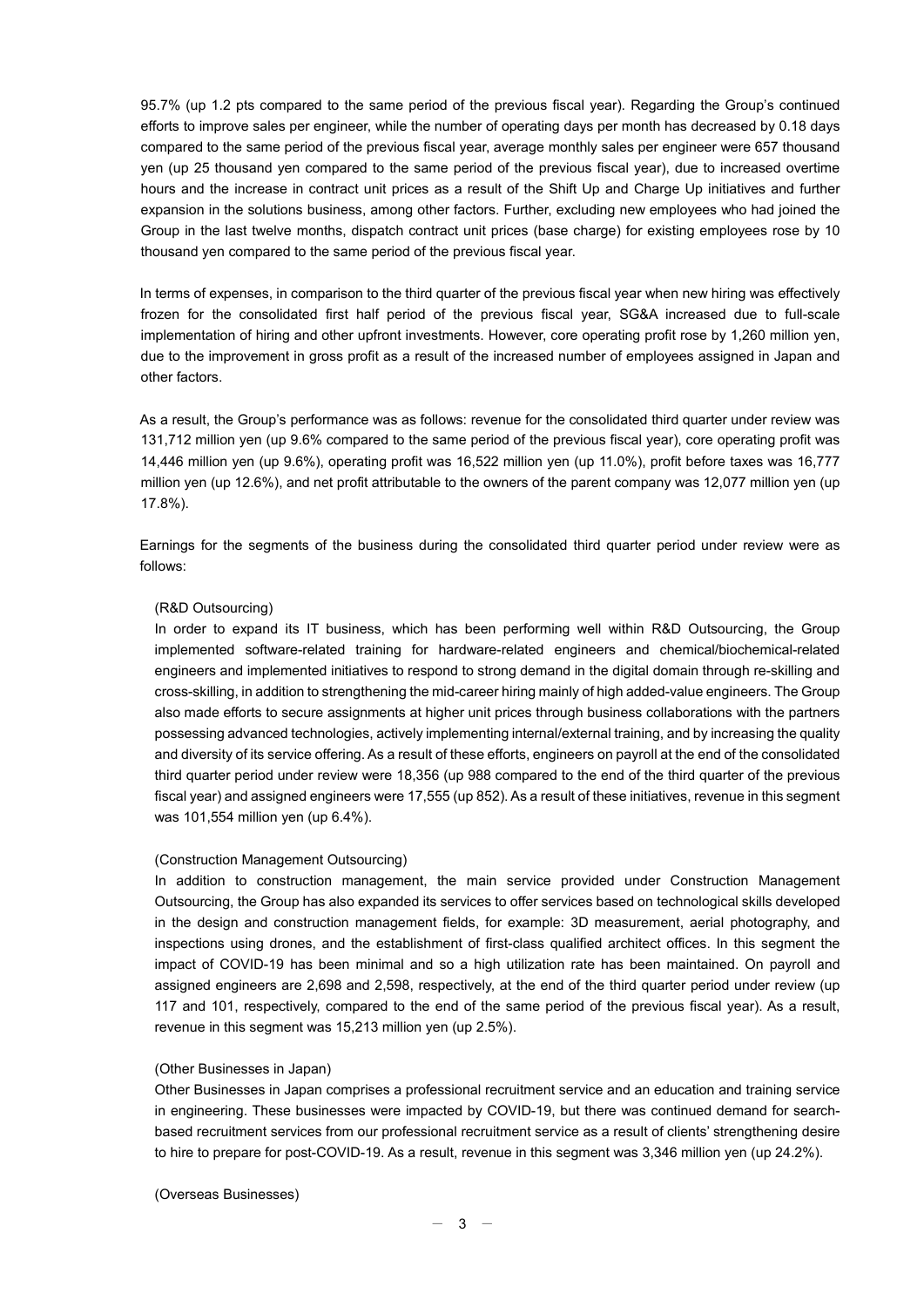While there were differences between countries, the Group's Overseas Businesses generally returned to growth. Demand for technology development in China continued and the Group proceeded with contracted R&D operations on an offshore basis via partnerships with key customers: Japanese companies in China and their parent Japanese companies. Personnel dispatch and professional recruitment services in Asian countries except China and the UK performed well, supported by strong demand. In addition, the acquisition of Robosoft Technologies Private Limited as a subsidiary had a significantly positive impact from the consolidated second quarter period onwards. As a result, revenue in this segment was 13,464 million yen (up 65.8%).

#### (2) Summary of financial position

## i. Analysis of financial position

Assets totaled 135,568 million yen as of the end of the consolidated third quarter period under review (up 17,578 million yen from the end of the previous fiscal year). The primary components were goodwill of 45,275 million yen, cash and cash equivalents of 31,842 million yen, and accounts receivables and other receivables of 24,546 million yen.

The status for each item was as follows.

#### (Current assets)

Current assets totaled 68,366 million yen as of the end of the consolidated third quarter period under review (up 4,252 million yen from the end of the previous fiscal year). The primary components were cash and cash equivalents of 31,842 million yen (down 681 million yen), and accounts receivables and other receivables of 24,546 million yen (up 3,830 million yen).

#### (Non-current assets)

Non-current assets totaled 67,202 million yen as of the end of the consolidated third quarter period under review (up 13,326 million yen from the end of the previous fiscal year). The primary components were goodwill of 45,275 million yen (up 8,967 million yen), intangible assets 5,274 million yen (up 3,298 million yen), and deferred tax assets of 4,872 million yen (up 479 million yen). The increase in goodwill and intangible assets was mainly due to the acquisition of Robosoft Technologies Private Limited as a subsidiary.

#### (Current liabilities)

Current liabilities totaled 47,632 million yen as of the end of the consolidated third quarter period under review (up 3,985 million yen from the end of the previous fiscal year). The primary components were accounts payable and other liabilities of 16,947 million yen (up 2,658 million yen), employee benefits liabilities of 8,016 million yen (up 668 million yen), and other short term financial liabilities of 6,635 (up 3,003 million yen). The increase in other short term financial liabilities includes an increase of 3,861 million yen for the acquisition of the remaining shares (20%) of Robosoft Technologies Private Limited, and a decrease of 1,863 million yen in put option liabilities for remaining shares (49%) of Helius Technologies Pte Ltd.

#### (Non-current liabilities)

Non-current liabilities totaled 22,426 million yen as of the end of the consolidated third quarter period under review (up 6,817 million yen from the end of the previous fiscal year). The primary components were bonds and loans payable of 14,921 million yen (up 8,454 million yen), lease liabilities of 3,786 million yen (down 415 million yen), and other long-term financial liabilities of 1,991 million yen (down 2,127 million yen). The increase in bonds and loans payable was mainly due to the new issuance of 10 billion yen in straight bonds.

#### (Equity attributable to the owners of the parent company)

Equity attributable to the owners of the parent company totaled 63,976 million yen as of the end of the consolidated third quarter period under review (up 6,749 million yen from the end of the previous fiscal year). The primary components were retained earnings of 48,632 million yen (up 5,074 million yen) and a capital surplus of 7,879 million yen (up 419 million yen).

### ii. Cash flow

Cash and cash equivalents (hereinafter "Cash") totaled 31,842 million yen as of end of the consolidated third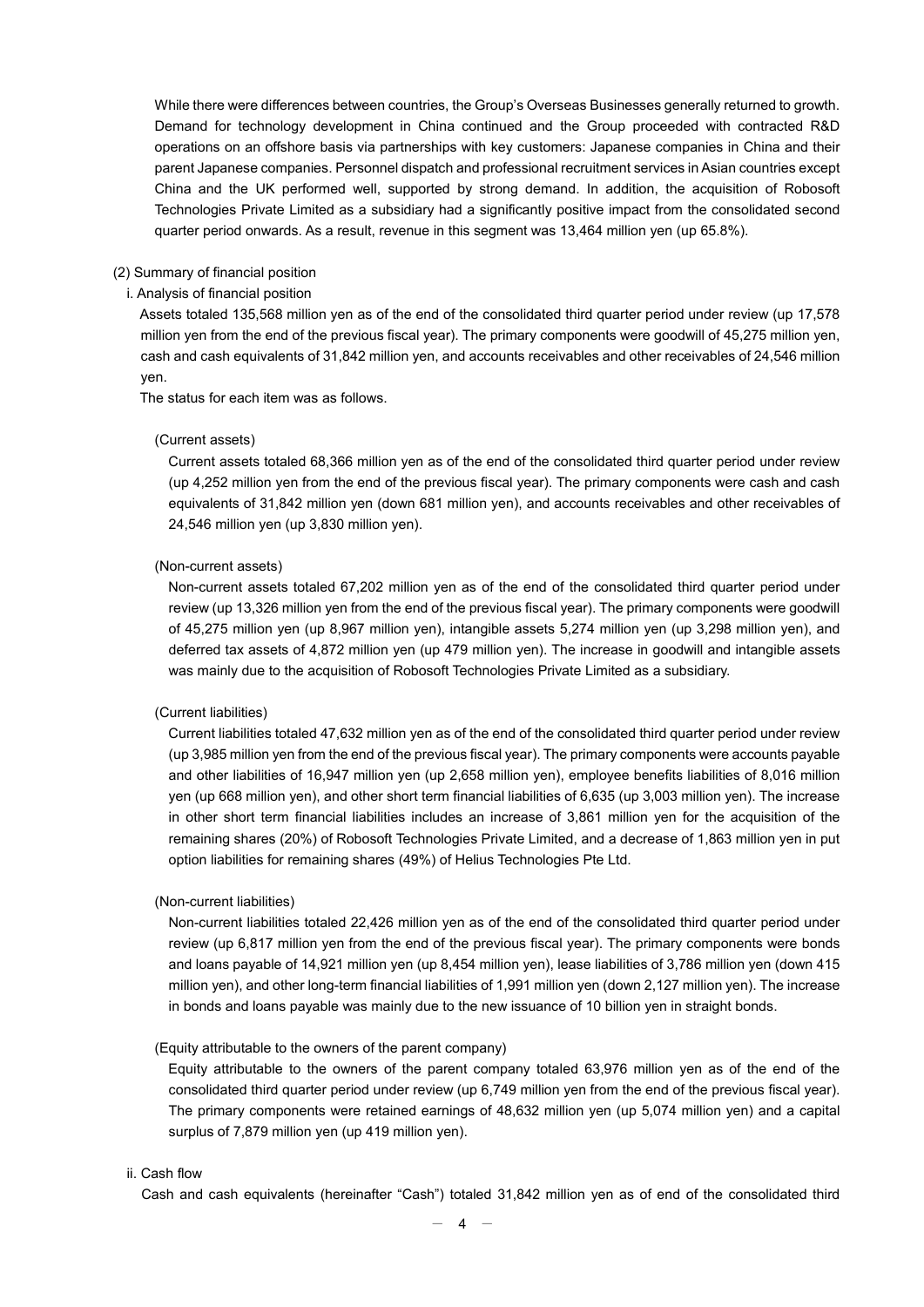quarter period under review, representing a decrease of 681 million yen compared to the end of the previous fiscal year.

Cash flow during the consolidated third quarter period under review as well as the main factors affecting changes are as follows.

### (Cash flows from operating activities)

Cash inflows from operating activities were 10,671 million yen (same period of previous fiscal year: inflows of 13,827 million yen). This was mainly due to profit before taxes (16,777 million yen), an increase in accounts payable and other liabilities (2,320 million yen), depreciation and amortization (2,191 million yen), a decrease in prepaid expenses (2,044 million yen), and an income tax refund (1,615 million yen) offset by payments of corporate income taxes (8,709 million yen), an increase in accounts receivables and other receivables (2,938 million yen), and a profit on put options granted to non-controlling shareholders of the Company's subsidiaries, including Helius Technologies Pte Ltd (1,868 million yen, out of which 1,863 million yen is relating to Helius).

### (Cash flows from investing activities)

Cash outflows from investing activities were 7,441 million yen (same period of previous fiscal year: outflows of 1,096 million yen). This was mainly due to an increase in cash due to proceeds from sales and redemption of investments (2,799 million yen) and proceeds from withdrawal of time deposits (659 million yen) offset by a decrease in cash due to payment for acquisition of subsidiaries (8,681 million yen) and payments for acquisition of investments (1,751 million yen). The outflows for the payment for acquisition of subsidiaries were for Robosoft Technologies Private Limited (8,729 million yen) and GCOMNET CO., LTD. (312 million yen), partially offset by the increase in cash (360 million yen) incorporated into consolidation from these new subsidiaries. In addition, proceeds from sales and redemption of investments includes sales of investments in marketable securities (1,563 million yen).

### (Cash flows from financing activities)

Cash outflows from financing activities were 4,254 million yen (same period of previous fiscal year: outflows of 8,982 million yen). This was mainly due to an increase in cash due to inflows from bond issuances (9,939 million yen) offset by dividend payments (7,052 million yen), repayment of lease liabilities (4,871 million yen), and payments for purchase of interests in subsidiaries from non-controlling shareholders (698 million yen). The outflow for payments for purchase of interests in subsidiaries from non-controlling shareholders was the additional amount paid to acquire 20% of the shares of Orion Managed Services Limited.

#### (3) Results forecasts and other forward-looking information

Regarding the consolidated financial results forecast for the fiscal year ending June 30, 2022, there have been no changes to figures announced in the "Notice Regarding Difference between First Half Guidance and Results, Interim Dividend, Revisions to Full-Year Guidance and Dividend Forecast for FY2022" dated February 1, 2022.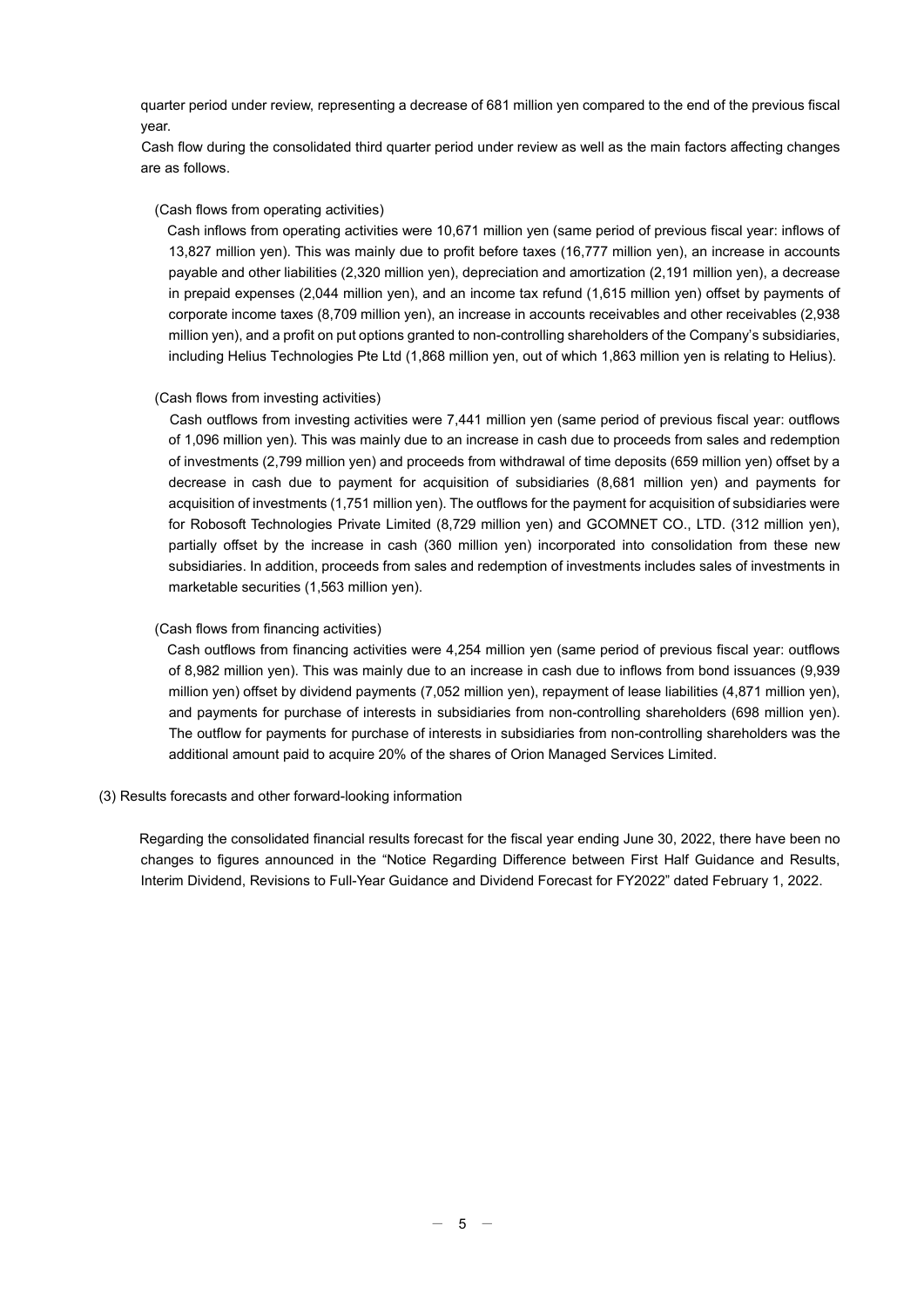# 2. Interim Consolidated Financial Statements (Summary) and notes

(1) Consolidated Statement of Financial Position (Summary)

|                                            |                     | (Millions of yen)    |
|--------------------------------------------|---------------------|----------------------|
|                                            | As of June 30, 2021 | As of March 31, 2022 |
| Assets                                     |                     |                      |
| <b>Current assets</b>                      |                     |                      |
| Cash and cash equivalents                  | 32,524              | 31,842               |
| Accounts receivables and other receivables | 20,716              | 24,546               |
| Income taxes receivable                    | 1,591               | 69                   |
| Other short-term financial assets          | 4,829               | 4,177                |
| Other current assets                       | 4,450               | 7,729                |
| Total current assets                       | 64,113              | 68,366               |
| Non-current assets                         |                     |                      |
| Property, plant and equipment              | 1,757               | 2,421                |
| Right-of-use assets                        | 5,074               | 4,491                |
| Goodwill                                   | 36,307              | 45,275               |
| Intangible assets                          | 1,975               | 5,274                |
| Other long-term financial assets           | 3,656               | 4,107                |
| Deferred tax assets                        | 4,393               | 4,872                |
| Other non-current assets                   | 710                 | 758                  |
| Total non-current assets                   | 53,876              | 67,202               |
| <b>Total assets</b>                        | 117,989             | 135,568              |
| Liabilities and equity                     |                     |                      |
| <b>Current liabilities</b>                 |                     |                      |
| Accounts payable and other liabilities     | 14,288              | 16,947               |
| Loans payable                              | 1,990               | 1,990                |
| Lease liability                            | 5,161               | 4,759                |
| Income taxes payable                       | 4,129               | 5,430                |
| Other short time financial liabilities     | 3,632               | 6,635                |
| Employee benefits liabilities              | 7,348               | 8,016                |
| Provisions                                 | $\mathsf 3$         | 3                    |
| Other current liabilities                  | 7,093               | 3,851                |
| <b>Total current liabilities</b>           | 43,647              | 47,632               |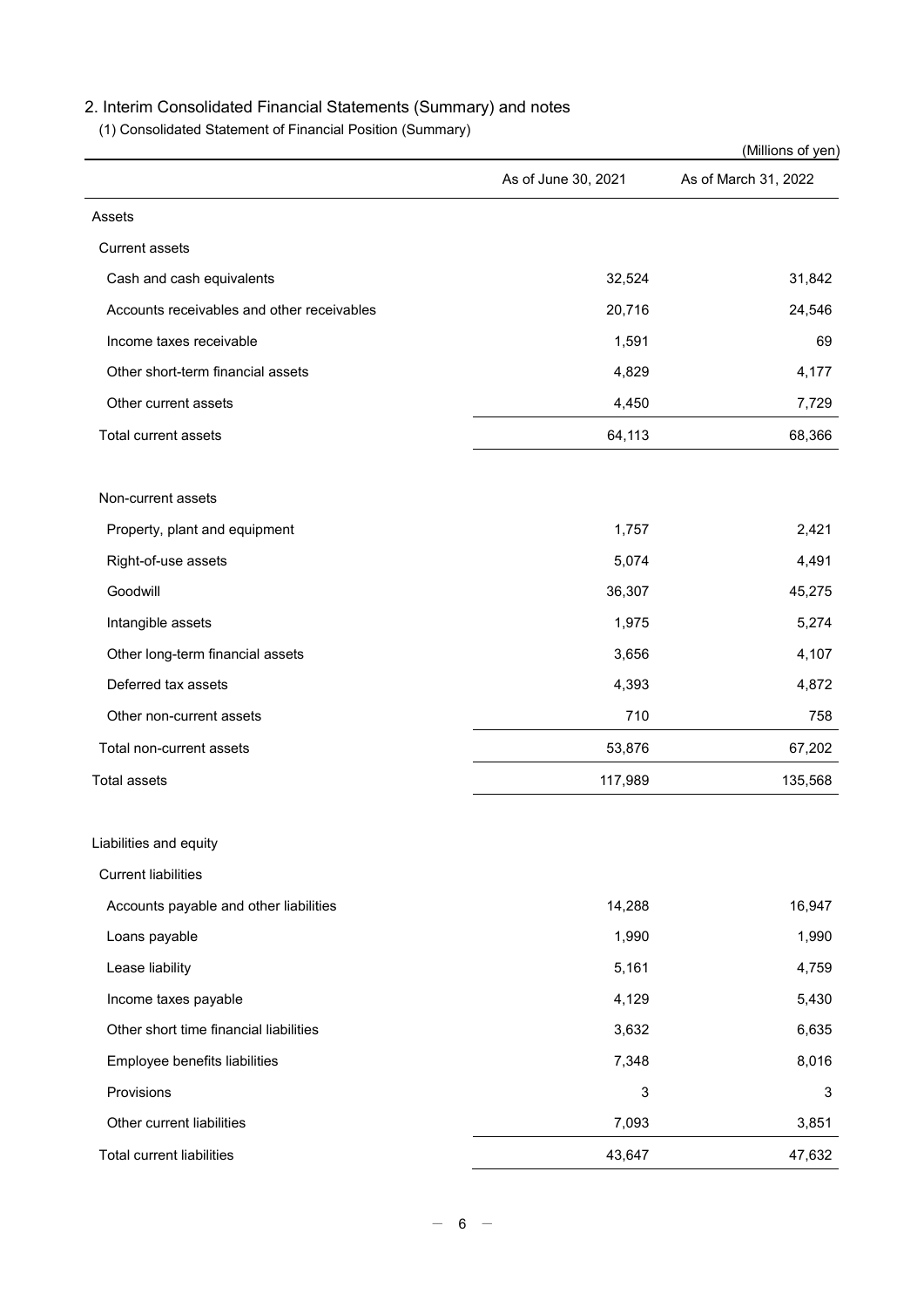|                                                     |                     | (Millions of yen)    |
|-----------------------------------------------------|---------------------|----------------------|
|                                                     | As of June 30, 2021 | As of March 31, 2022 |
| Non-current liabilities                             |                     |                      |
| Bonds and loans payable                             | 6,467               | 14,921               |
| Lease liabilities                                   | 4,202               | 3,786                |
| Other long-term financial liabilities               | 4,118               | 1,991                |
| Deferred tax liabilities                            | 238                 | 1,066                |
| Retirement benefit liabilities                      | 14                  | 34                   |
| Provisions                                          | 449                 | 493                  |
| Other non-current liabilities                       | 117                 | 132                  |
| Total non-current liabilities                       | 15,609              | 22,426               |
| <b>Total liabilities</b>                            | 59,256              | 70,059               |
| Equity                                              |                     |                      |
| Share capital                                       | 6,929               | 6,929                |
| Capital surplus                                     | 7,460               | 7,879                |
| Retained earnings                                   | 43,557              | 48,632               |
| Treasury shares                                     | (1,000)             | (1,001)              |
| Other components of equity                          | 279                 | 1,534                |
| Equity attributable to owners of the parent company | 57,226              | 63,976               |
| Non-controlling interests                           | 1,506               | 1,532                |
| Total equity                                        | 58,733              | 65,508               |
| Total liabilities and equity                        | 117,989             | 135,568              |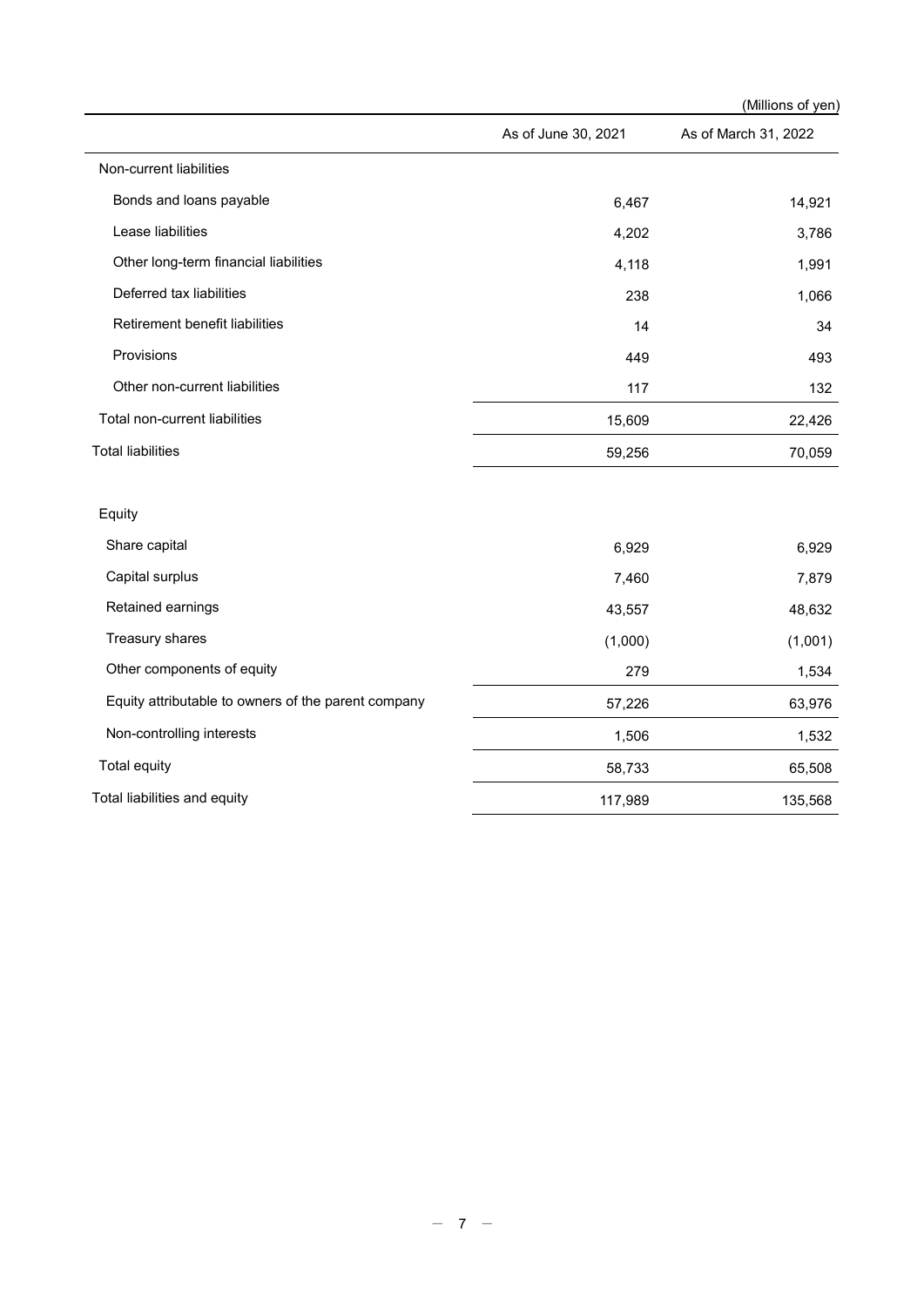(2) Consolidated Statement of Income (Summary) and Consolidated Statement of Comprehensive Income (Summary)

Consolidated Statement of Income (Summary)

The consolidated nine-month period

|                                                                    |                                                                            | (Millions of yen)                                                          |
|--------------------------------------------------------------------|----------------------------------------------------------------------------|----------------------------------------------------------------------------|
|                                                                    | Nine months ended<br>March 31, 2021<br>(July 1, 2020 to<br>March 31, 2021) | Nine months ended<br>March 31, 2022<br>(July 1, 2021 to<br>March 31, 2022) |
| Revenue                                                            | 120,181                                                                    | 131,712                                                                    |
| Cost of sales                                                      | 91,294                                                                     | 97,428                                                                     |
| Gross profit                                                       | 28,887                                                                     | 34,283                                                                     |
| Selling, general and administrative expenses                       | 15,700                                                                     | 19,837                                                                     |
| Other income                                                       | 1,984                                                                      | 2,265                                                                      |
| Other expenses                                                     | 291                                                                        | 189                                                                        |
| Operating profit                                                   | 14,879                                                                     | 16,522                                                                     |
| Financial income                                                   | 125                                                                        | 363                                                                        |
| Financial expenses                                                 | 103                                                                        | 109                                                                        |
| Profit before income taxes                                         | 14,902                                                                     | 16,777                                                                     |
| Income taxes                                                       | 4,545                                                                      | 4,529                                                                      |
| Net profit                                                         | 10,357                                                                     | 12,247                                                                     |
| Net profit attributable to:                                        |                                                                            |                                                                            |
| Owners of the parent company                                       | 10,249                                                                     | 12,077                                                                     |
| Non-controlling interests                                          | 107                                                                        | 170                                                                        |
| Net profit                                                         | 10,357                                                                     | 12,247                                                                     |
|                                                                    |                                                                            | (Yen)                                                                      |
| Earnings per share attributable to owners of the<br>parent company |                                                                            |                                                                            |
| Basic earnings per share                                           | 95.15                                                                      | 112.11                                                                     |
| Diluted earnings per share                                         |                                                                            |                                                                            |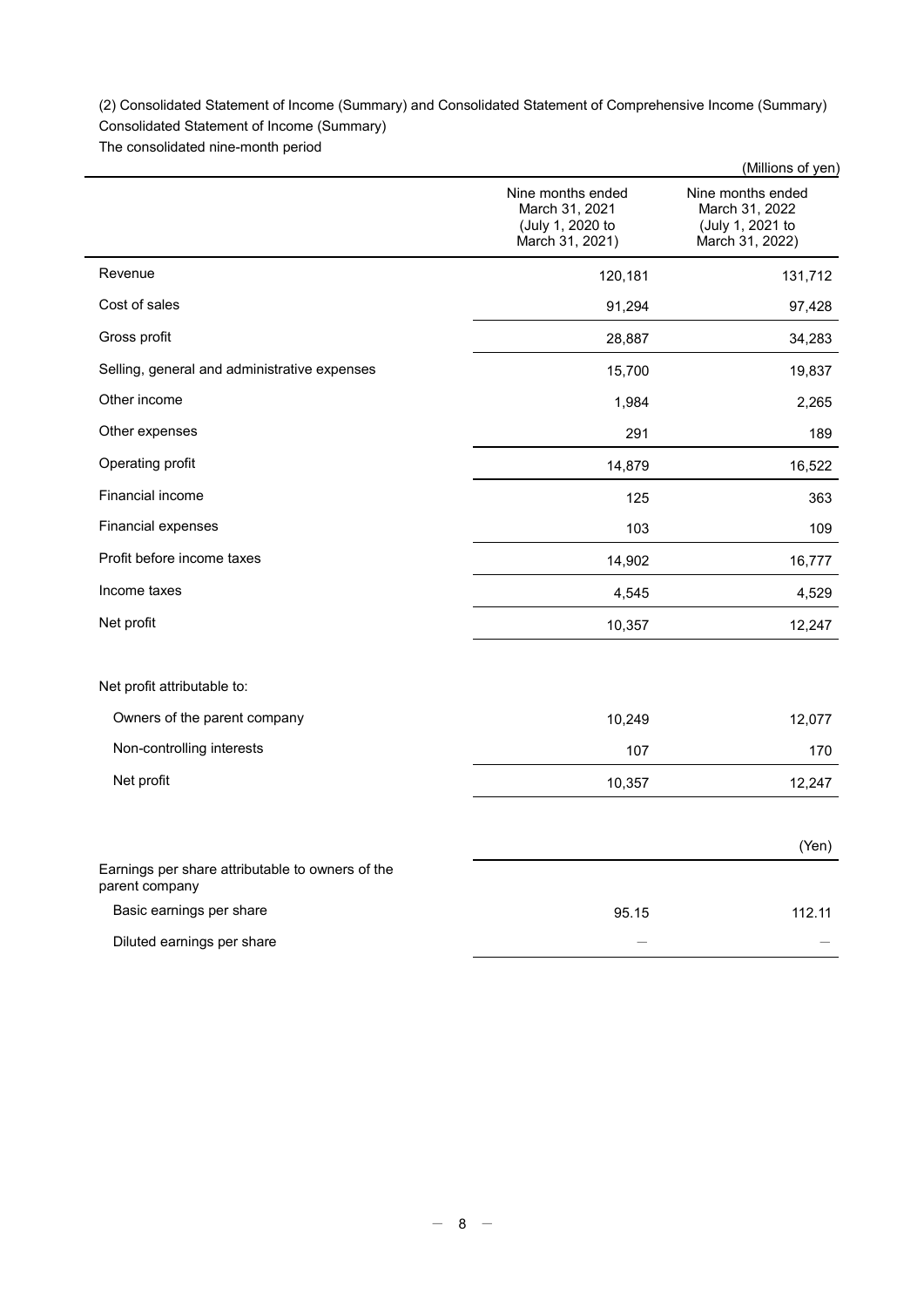# Consolidated Statement of Income (Summary)

The consolidated three-month period

|                                                                    |                                                                                | (Millions of yen)                                                              |
|--------------------------------------------------------------------|--------------------------------------------------------------------------------|--------------------------------------------------------------------------------|
|                                                                    | Three months ended<br>March 31, 2021<br>(January 1, 2021 to<br>March 31, 2021) | Three months ended<br>March 31, 2022<br>(January 1, 2022 to<br>March 31, 2022) |
| Revenue                                                            | 40,729                                                                         | 45,354                                                                         |
| Cost of sales                                                      | 30,366                                                                         | 32,951                                                                         |
| Gross profit                                                       | 10,363                                                                         | 12,402                                                                         |
| Selling, general and administrative expenses                       | 5,468                                                                          | 6,988                                                                          |
| Other income                                                       | 469                                                                            | 112                                                                            |
| Other expenses                                                     | 165                                                                            | 82                                                                             |
| Operating profit                                                   | 5,198                                                                          | 5,444                                                                          |
| Financial income                                                   | 72                                                                             | 140                                                                            |
| Financial expenses                                                 | 14                                                                             | 37                                                                             |
| Profit before income taxes                                         | 5,257                                                                          | 5,547                                                                          |
| Income taxes                                                       | 1,603                                                                          | 1,205                                                                          |
| Net profit                                                         | 3,653                                                                          | 4,341                                                                          |
| Net profit attributable to:                                        |                                                                                |                                                                                |
| Owners of the parent company                                       | 3,626                                                                          | 4,283                                                                          |
| Non-controlling interests                                          | 27                                                                             | 58                                                                             |
| Net profit                                                         | 3,653                                                                          | 4,341                                                                          |
|                                                                    |                                                                                | (Yen)                                                                          |
| Earnings per share attributable to owners of the<br>parent company |                                                                                |                                                                                |
| Basic earnings per share                                           | 33.66                                                                          | 39.76                                                                          |
| Diluted earnings per share                                         |                                                                                |                                                                                |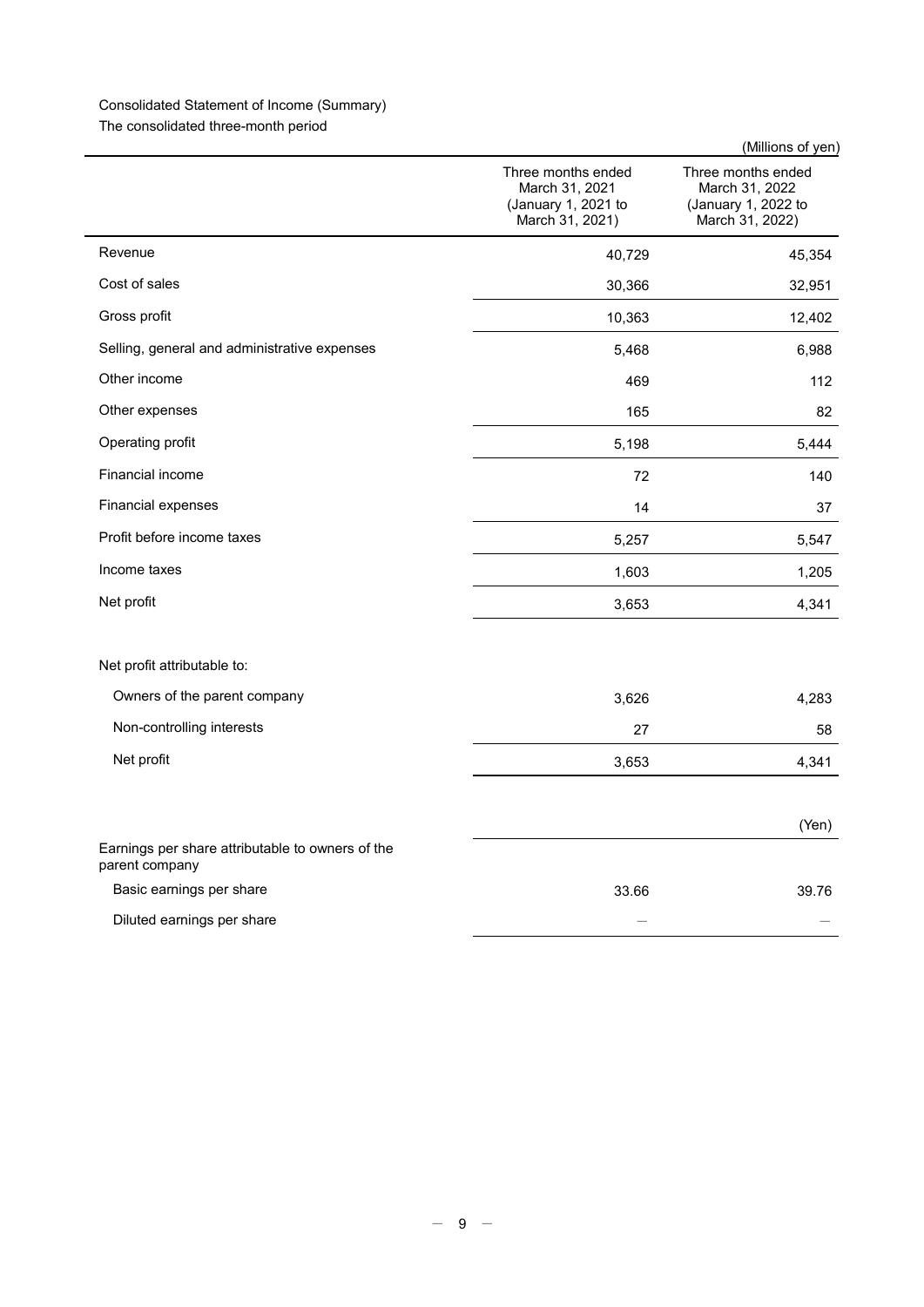# Consolidated Statement of Comprehensive Income (Summary)

The consolidated nine-month period

|                                                                                               |                                                                            | (Millions of yen)                                                          |
|-----------------------------------------------------------------------------------------------|----------------------------------------------------------------------------|----------------------------------------------------------------------------|
|                                                                                               | Nine months ended<br>March 31, 2021<br>(July 1, 2020 to<br>March 31, 2021) | Nine months ended<br>March 31, 2022<br>(July 1, 2021 to<br>March 31, 2022) |
| Net profit                                                                                    | 10,357                                                                     | 12,247                                                                     |
| Other comprehensive income                                                                    |                                                                            |                                                                            |
| Items that will not be reclassified to profit or loss                                         |                                                                            |                                                                            |
| Changes in fair value of financial assets at fair value<br>through other comprehensive income | 486                                                                        |                                                                            |
| Total items that will not be reclassified to profit or loss                                   | 486                                                                        |                                                                            |
|                                                                                               |                                                                            |                                                                            |
| Items that may be reclassified to profit or loss                                              |                                                                            |                                                                            |
| Foreign currency translation adjustments                                                      | 555                                                                        | 1,379                                                                      |
| Total items that may be reclassified to profit or loss                                        | 555                                                                        | 1,379                                                                      |
| Total other comprehensive income                                                              | 1,041                                                                      | 1,379                                                                      |
| Comprehensive income for the period                                                           | 11,398                                                                     | 13,626                                                                     |
|                                                                                               |                                                                            |                                                                            |
| Comprehensive income for the period attributable to:                                          |                                                                            |                                                                            |
| Owners of the parent company                                                                  | 11,178                                                                     | 13,333                                                                     |
| Non-controlling interests                                                                     | 220                                                                        | 293                                                                        |
| Comprehensive income for the period                                                           | 11,398                                                                     | 13,626                                                                     |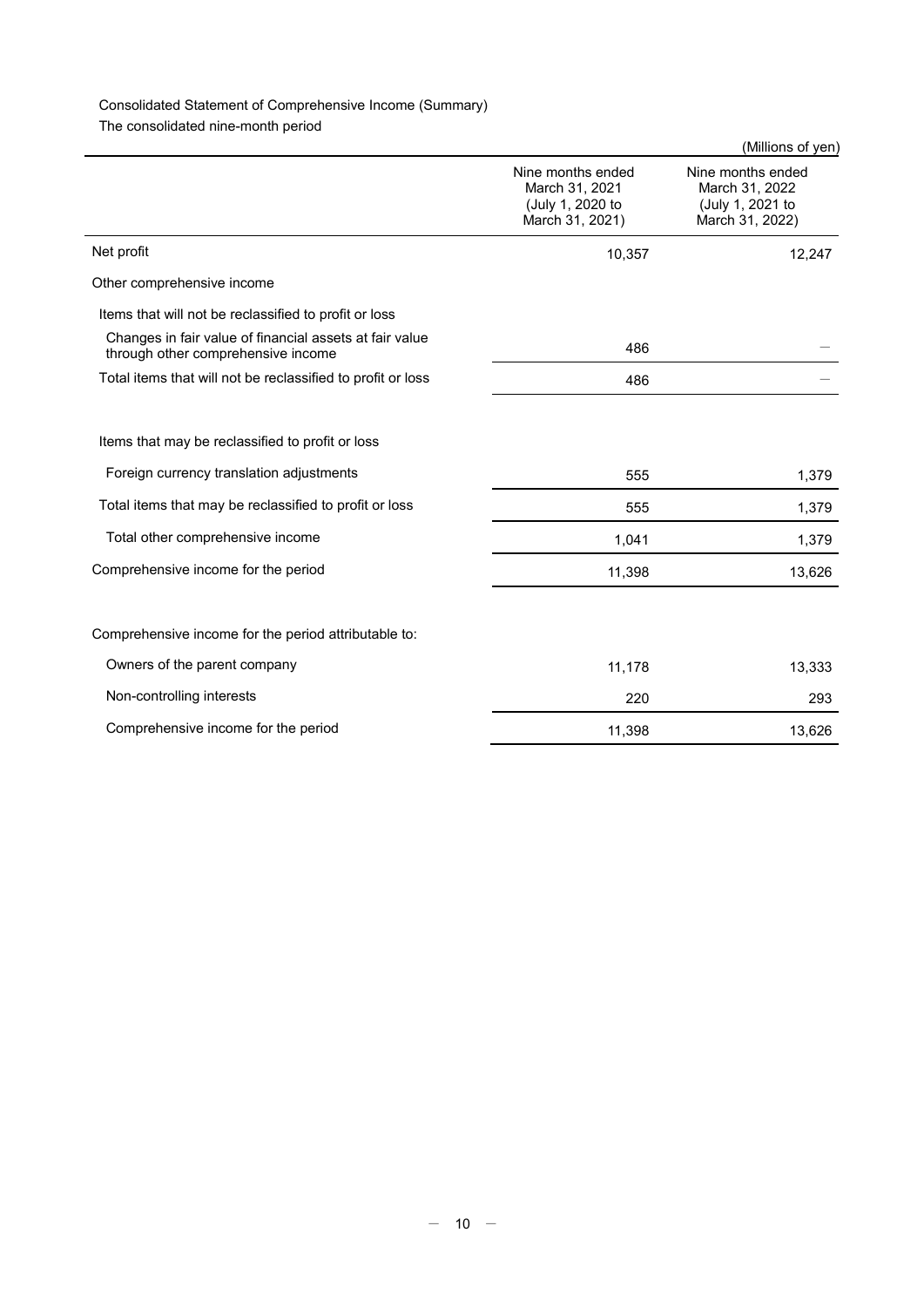# The consolidated three-month period

|                                                                                               | Three months ended<br>March 31, 2021<br>(January 1, 2021 to<br>March 31, 2021) | Three months ended<br>March 31, 2022<br>(January 1, 2022 to<br>March 31, 2022) |
|-----------------------------------------------------------------------------------------------|--------------------------------------------------------------------------------|--------------------------------------------------------------------------------|
| Net profit                                                                                    | 3,653                                                                          | 4,341                                                                          |
| Other comprehensive income                                                                    |                                                                                |                                                                                |
| Items that will not be reclassified to profit or loss                                         |                                                                                |                                                                                |
| Changes in fair value of financial assets at fair value<br>through other comprehensive income | 371                                                                            | (12)                                                                           |
| Total items that will not be reclassified to profit or loss                                   | 371                                                                            | (12)                                                                           |
|                                                                                               |                                                                                |                                                                                |
| Items that may be reclassified to profit or loss                                              |                                                                                |                                                                                |
| Foreign currency translation adjustments                                                      | 417                                                                            | 1,056                                                                          |
| Total items that may be reclassified to profit or loss                                        | 417                                                                            | 1,056                                                                          |
| Total other comprehensive income                                                              | 788                                                                            | 1,044                                                                          |
| Comprehensive income for the period                                                           | 4,442                                                                          | 5,385                                                                          |
|                                                                                               |                                                                                |                                                                                |
| Comprehensive income for the period attributable to:                                          |                                                                                |                                                                                |
| Owners of the parent company                                                                  | 4,326                                                                          | 5,243                                                                          |
| Non-controlling interests                                                                     | 115                                                                            | 142                                                                            |
| Comprehensive income for the period                                                           | 4,442                                                                          | 5,385                                                                          |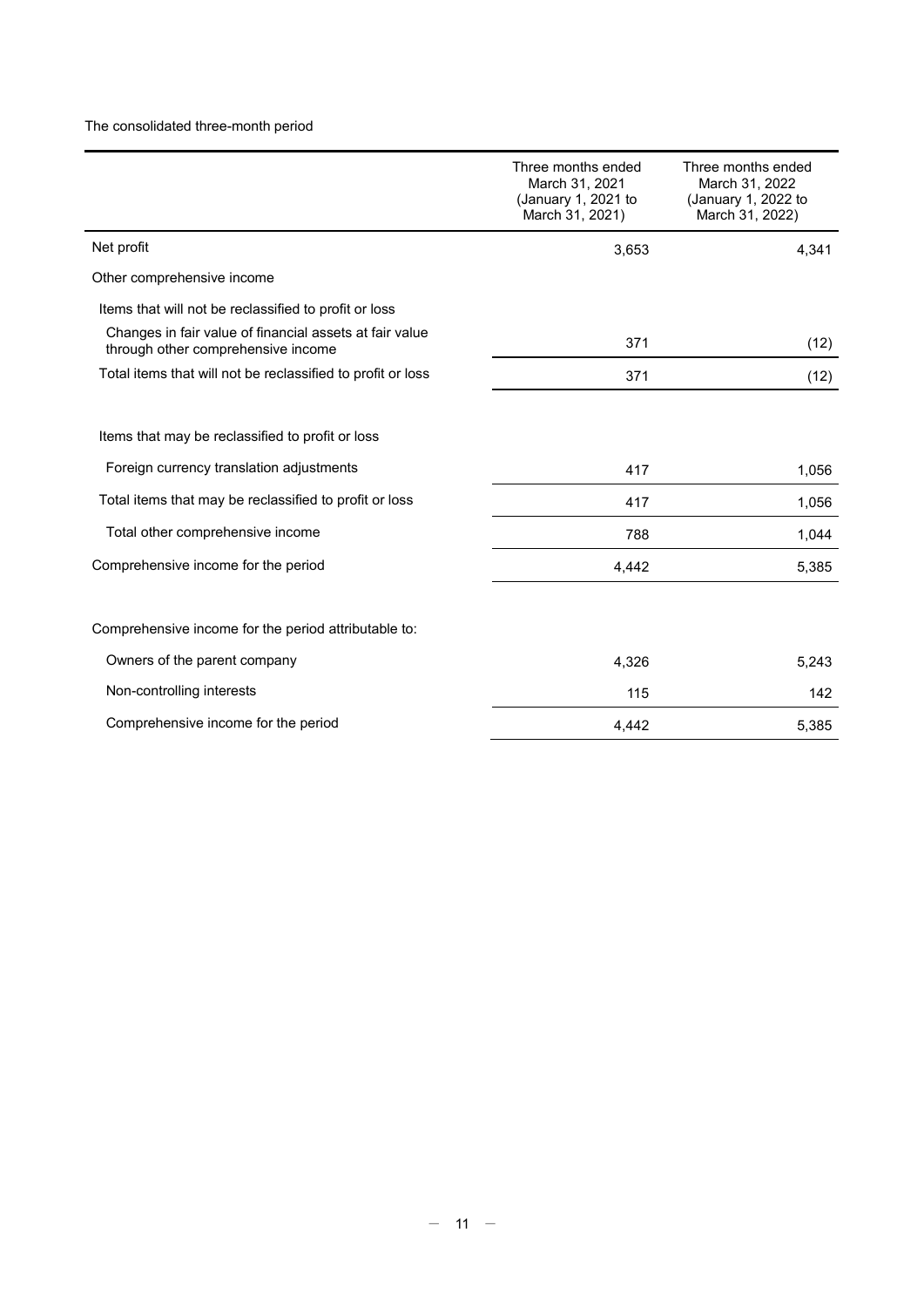# (3) Consolidated Statement of Changes in Equity (Summary)

# Nine months ended March 31, 2021 (July 1, 2020 to March 31, 2021)

|                                       |                  |                                                         |                      |                                 |                                                                                      |                                                   |                                        | (Millions of yen)                                     |
|---------------------------------------|------------------|---------------------------------------------------------|----------------------|---------------------------------|--------------------------------------------------------------------------------------|---------------------------------------------------|----------------------------------------|-------------------------------------------------------|
|                                       |                  | Equity attributable to the owners of the parent company |                      |                                 |                                                                                      |                                                   |                                        |                                                       |
|                                       |                  |                                                         |                      |                                 |                                                                                      | Other components of equity                        |                                        | Total equity                                          |
|                                       | Share<br>capital | Capital<br>surplus                                      | Retained<br>earnings | Treasury<br>shares <sup>7</sup> | <b>Financial assets</b><br>at fair value<br>through other<br>comprehensive<br>income | Foreign<br>currency<br>translation<br>adjustments | Total other<br>components<br>of equity | attributable<br>to owners of<br>the parent<br>company |
| As of July 1, 2020                    | 6,929            | 7,349                                                   | 36,139               | (1,000)                         | (1,009)                                                                              | (179)                                             | (1, 188)                               | 48,229                                                |
| Net profit                            |                  |                                                         | 10,249               |                                 |                                                                                      |                                                   | —                                      | 10,249                                                |
| Other comprehensive<br>income         |                  |                                                         |                      |                                 | 486                                                                                  | 442                                               | 928                                    | 928                                                   |
| Total comprehensive<br>income         |                  |                                                         | 10,249               |                                 | 486                                                                                  | 442                                               | 928                                    | 11,178                                                |
| Dividends of surplus                  |                  |                                                         | (5,386)              |                                 |                                                                                      |                                                   | $\hspace{0.1mm}-\hspace{0.1mm}$        | (5,386)                                               |
| Share-based payment<br>transaction    |                  | 86                                                      |                      |                                 |                                                                                      |                                                   |                                        | 86                                                    |
| Purchase of treasury<br>shares        |                  |                                                         |                      | (0)                             |                                                                                      |                                                   |                                        | (0)                                                   |
| Total transactions with the<br>owners |                  | 86                                                      | (5,386)              | (0)                             |                                                                                      |                                                   | —                                      | (5, 299)                                              |
| As of March 31, 2021                  | 6,929            | 7,436                                                   | 41,003               | (1,000)                         | (522)                                                                                | 262                                               | (260)                                  | 54,108                                                |

|                                       | Non-controlling<br>interests | Total equity |
|---------------------------------------|------------------------------|--------------|
| As of July 1, 2020                    | 1,279                        | 49,509       |
| Net profit                            | 107                          | 10,357       |
| Other comprehensive<br>income         | 113                          | 1,041        |
| Total comprehensive<br>income         | 220                          | 11,398       |
| Dividends of surplus                  | (34)                         | (5, 420)     |
| Share-based payment<br>transaction    |                              | 86           |
| Purchase of treasury<br>shares        |                              | (0)          |
| Total transactions with the<br>owners | (34)                         | (5, 333)     |
| As of March 31, 2021                  | 1,466                        | 55,574       |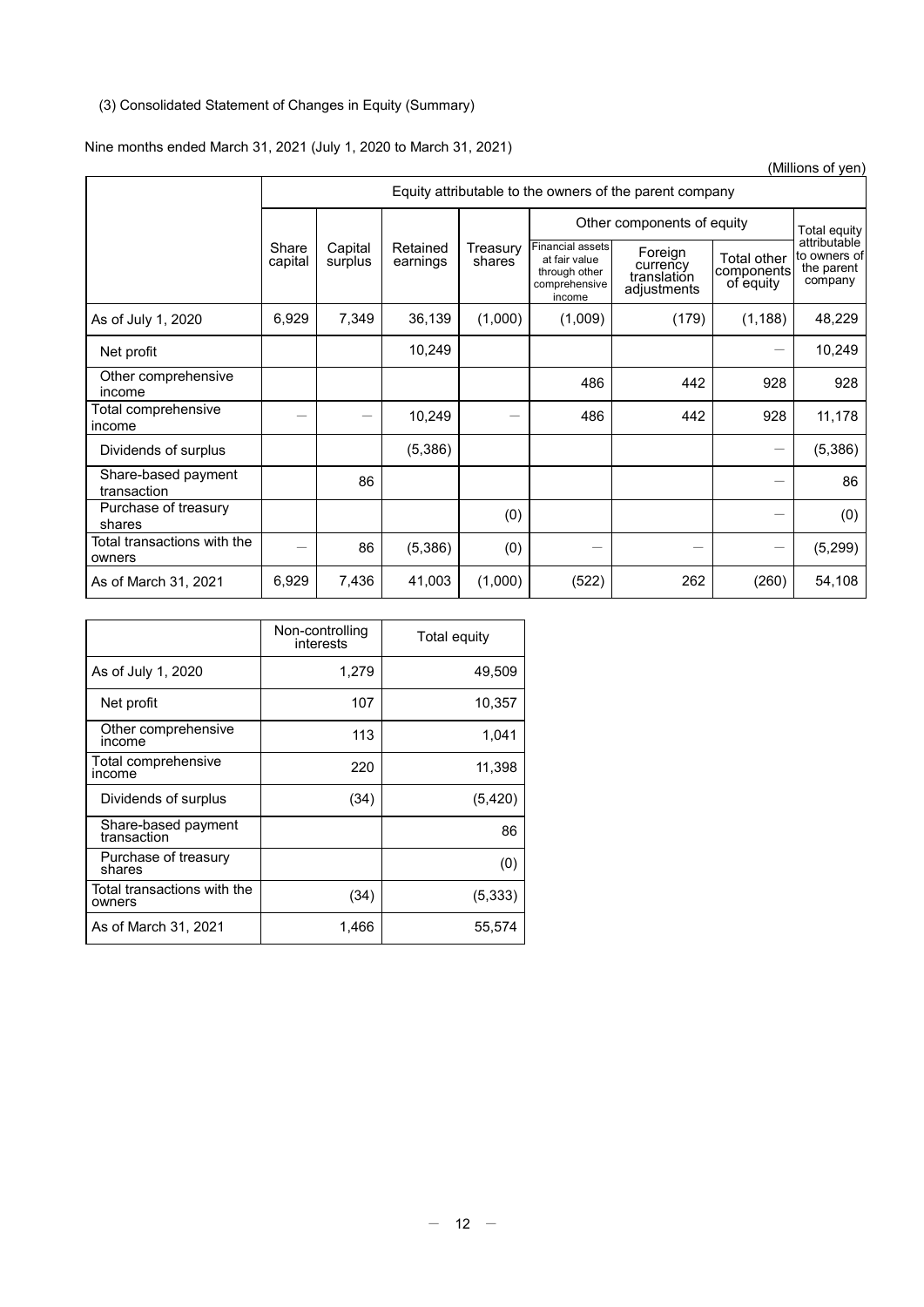# Nine months ended March 31, 2022 (July 1, 2021 to March 31, 2022)

(Millions of yen)

|                                                   | Equity attributable to the owners of the parent company        |       |                    |                                                   |                                        |                                    |          |  |  |  |
|---------------------------------------------------|----------------------------------------------------------------|-------|--------------------|---------------------------------------------------|----------------------------------------|------------------------------------|----------|--|--|--|
|                                                   |                                                                |       |                    |                                                   | Other components of equity             | Total equity<br>attributable to    |          |  |  |  |
|                                                   | Share<br>Capital<br>Retained<br>surplus<br>capital<br>earnings |       | Treasury<br>shares | Foreign<br>currency<br>translation<br>adjustments | Total other<br>components of<br>equity | owners of<br>the parent<br>company |          |  |  |  |
| As of July 1, 2021                                | 6,929                                                          | 7,460 | 43,557             | (1,000)                                           | 279                                    | 279                                | 57,226   |  |  |  |
| Net profit                                        |                                                                |       | 12,077             |                                                   |                                        |                                    | 12,077   |  |  |  |
| Other comprehensive<br>income                     |                                                                |       |                    |                                                   | 1,255                                  | 1,255                              | 1,255    |  |  |  |
| Total comprehensive<br>income                     |                                                                |       | 12,077             |                                                   | 1,255                                  | 1,255                              | 13,333   |  |  |  |
| Dividends of surplus                              |                                                                |       | (7,002)            |                                                   |                                        |                                    | (7,002)  |  |  |  |
| Share-based payment<br>transaction                |                                                                | 204   |                    |                                                   |                                        |                                    | 204      |  |  |  |
| Purchase of treasury<br>shares                    |                                                                |       |                    | (0)                                               |                                        |                                    | (0)      |  |  |  |
| Changes in ownership<br>interests in subsidiaries |                                                                | 215   |                    |                                                   |                                        |                                    | 215      |  |  |  |
| Total transactions with the<br>owners             |                                                                | 419   | (7,002)            | (0)                                               |                                        |                                    | (6, 583) |  |  |  |
| As of March 31, 2022                              | 6,929                                                          | 7,879 | 48,632             | (1,001)                                           | 1,534                                  | 1,534                              | 63,976   |  |  |  |

|                                                   | Non-controlling<br>interests | Total equity |
|---------------------------------------------------|------------------------------|--------------|
| As of July 1, 2021                                | 1,506                        | 58,733       |
| Net profit                                        | 170                          | 12,247       |
| Other comprehensive<br>income                     | 123                          | 1,379        |
| Total comprehensive<br>income                     | 293                          | 13,626       |
| Dividends of surplus                              | (51)                         | (7,054)      |
| Share-based payment<br>transaction                |                              | 204          |
| Purchase of treasury<br>shares                    |                              | (0)          |
| Changes in ownership<br>interests in subsidiaries | (215)                        |              |
| Total transactions with the<br>owners             | (267)                        | (6, 850)     |
| As of March 31, 2022                              | 1,532                        | 65,508       |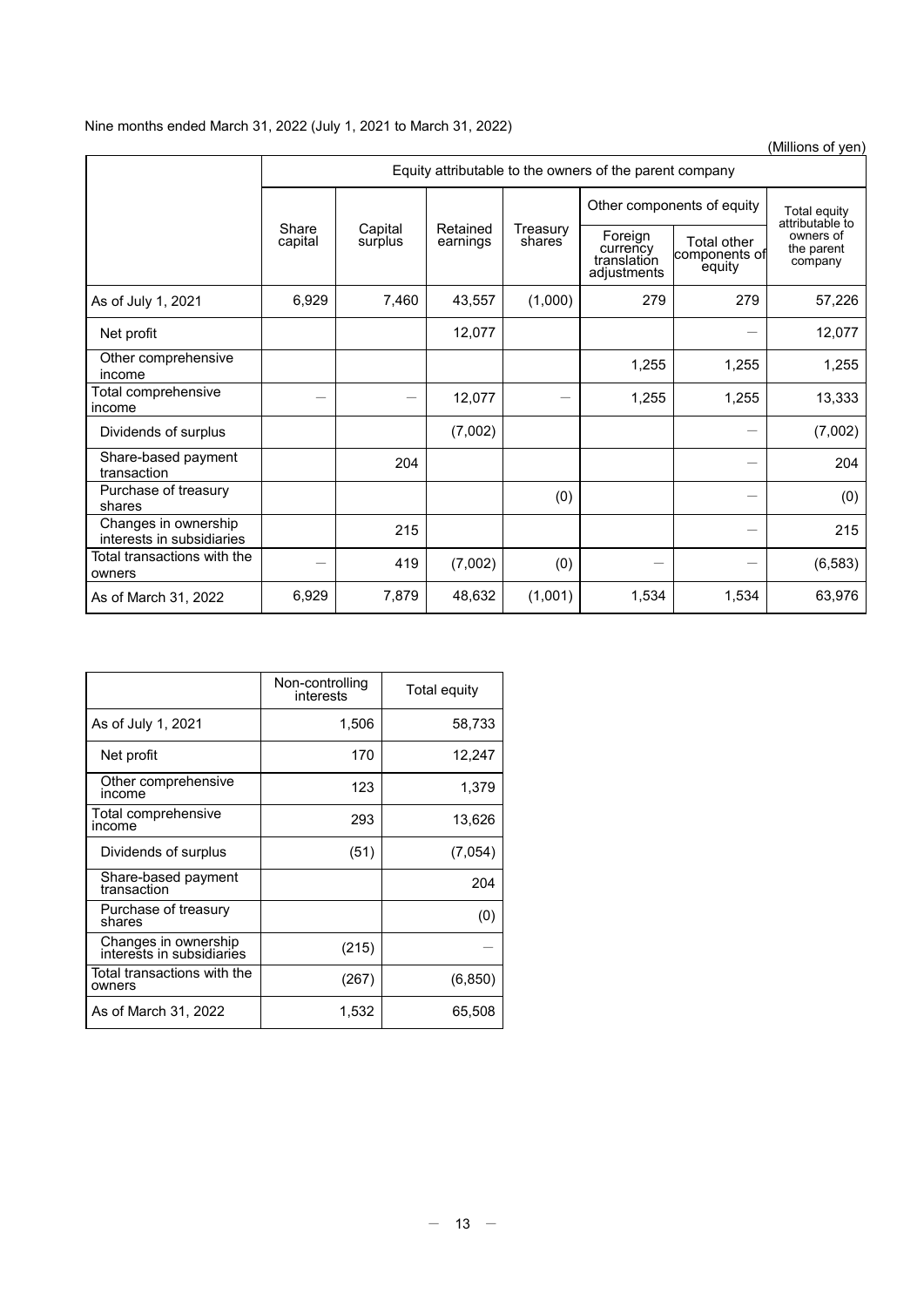# (4) Consolidated Statement of Cash Flows (Summary)

|                                                                                      |                                                                            | (Millions of yen)                                                          |
|--------------------------------------------------------------------------------------|----------------------------------------------------------------------------|----------------------------------------------------------------------------|
|                                                                                      | Nine months ended<br>March 31, 2021<br>(July 1, 2020 to<br>March 31, 2021) | Nine months ended<br>March 31, 2022<br>(July 1, 2021 to<br>March 31, 2022) |
| Cash flows from operating activities                                                 |                                                                            |                                                                            |
| Profit before income taxes                                                           | 14,902                                                                     | 16,777                                                                     |
| Depreciation and amortization                                                        | 1,993                                                                      | 2,191                                                                      |
| Loss (gain) on put options granted to non-controlling interests                      |                                                                            | (1,868)                                                                    |
| Interest and dividend income                                                         | (6)                                                                        | (17)                                                                       |
| Interest expense                                                                     | 85                                                                         | 89                                                                         |
| Decrease (increase) in accounts receivables and other receivables                    | (1,200)                                                                    | (2,938)                                                                    |
| Increase (decrease) in accounts payable and other liabilities                        | 1,648                                                                      | 2,320                                                                      |
| Increase (decrease) in deposits received                                             | (2,524)                                                                    | (1, 163)                                                                   |
| Decrease (increase) in prepaid expenses                                              | 2,364                                                                      | 2,044                                                                      |
| Decrease (increase) in lease repayments                                              | 1,358                                                                      | 1,372                                                                      |
| Increase (decrease) in consumption tax payable                                       | (1,498)                                                                    | (575)                                                                      |
| Increase (decrease) in retirement benefit liabilities                                | (653)                                                                      | (664)                                                                      |
| Other                                                                                | 896                                                                        | 232                                                                        |
| Subtotal                                                                             | 17,365                                                                     | 17,799                                                                     |
| Interest and dividend received                                                       | $\overline{c}$                                                             | 15                                                                         |
| Interest paid                                                                        | (59)                                                                       | (50)                                                                       |
| Income taxes paid                                                                    | (4,663)                                                                    | (8,709)                                                                    |
| Income tax refund                                                                    | 1,182                                                                      | 1,615                                                                      |
| Net cash flows from operating activities                                             | 13,827                                                                     | 10,671                                                                     |
| Cash flows from investing activities                                                 |                                                                            |                                                                            |
| Payments into time deposits                                                          | (1,001)                                                                    | (766)                                                                      |
| Proceeds from withdrawal of time deposits                                            | 98                                                                         | 1,426                                                                      |
| Purchase of tangible fixed assets                                                    | (245)                                                                      | (383)                                                                      |
| Purchase of intangible assets                                                        | (33)                                                                       | (169)                                                                      |
| Payments for acquisition of investments                                              |                                                                            | (1,751)                                                                    |
| Proceeds from sales and redemption of investments                                    |                                                                            | 2,799                                                                      |
| Payment for acquisition of subsidiaries                                              |                                                                            | (8,681)                                                                    |
| Other                                                                                | 85                                                                         | 86                                                                         |
| Net cash flows from investing activities                                             | (1,096)                                                                    | (7, 441)                                                                   |
| Cash flows from financing activities                                                 |                                                                            |                                                                            |
| Net increase (decrease) in short-term loans payable                                  | (999)                                                                      | (72)                                                                       |
| Repayment of lease liabilities                                                       | (4,903)                                                                    | (4, 871)                                                                   |
| Proceeds from long-term borrowings                                                   | 10,000                                                                     |                                                                            |
| Repayments of long-term borrowings                                                   | (7,658)                                                                    | (1,500)                                                                    |
| Proceeds from issuance of bonds                                                      |                                                                            | 9,939                                                                      |
| Purchase of treasury shares                                                          | (0)                                                                        | (0)                                                                        |
| Payments for purchase of interests in subsidiaries from non-controlling<br>interests |                                                                            | (698)                                                                      |
| Cash dividends paid                                                                  | (5, 420)                                                                   | (7,052)                                                                    |
| Net cash flows from financing activities                                             | (8,982)                                                                    | (4, 254)                                                                   |
| Effect of change in exchange rates on cash and cash equivalents                      | 139                                                                        | 343                                                                        |
| Net increase (decrease) in cash and cash equivalents                                 | 3,888                                                                      | (681)                                                                      |
| Cash and cash equivalents at the beginning of the period                             | 22,797                                                                     | 32,524                                                                     |
| Cash and cash equivalents at the end of the period                                   | 26,686                                                                     | 31,842                                                                     |
|                                                                                      |                                                                            |                                                                            |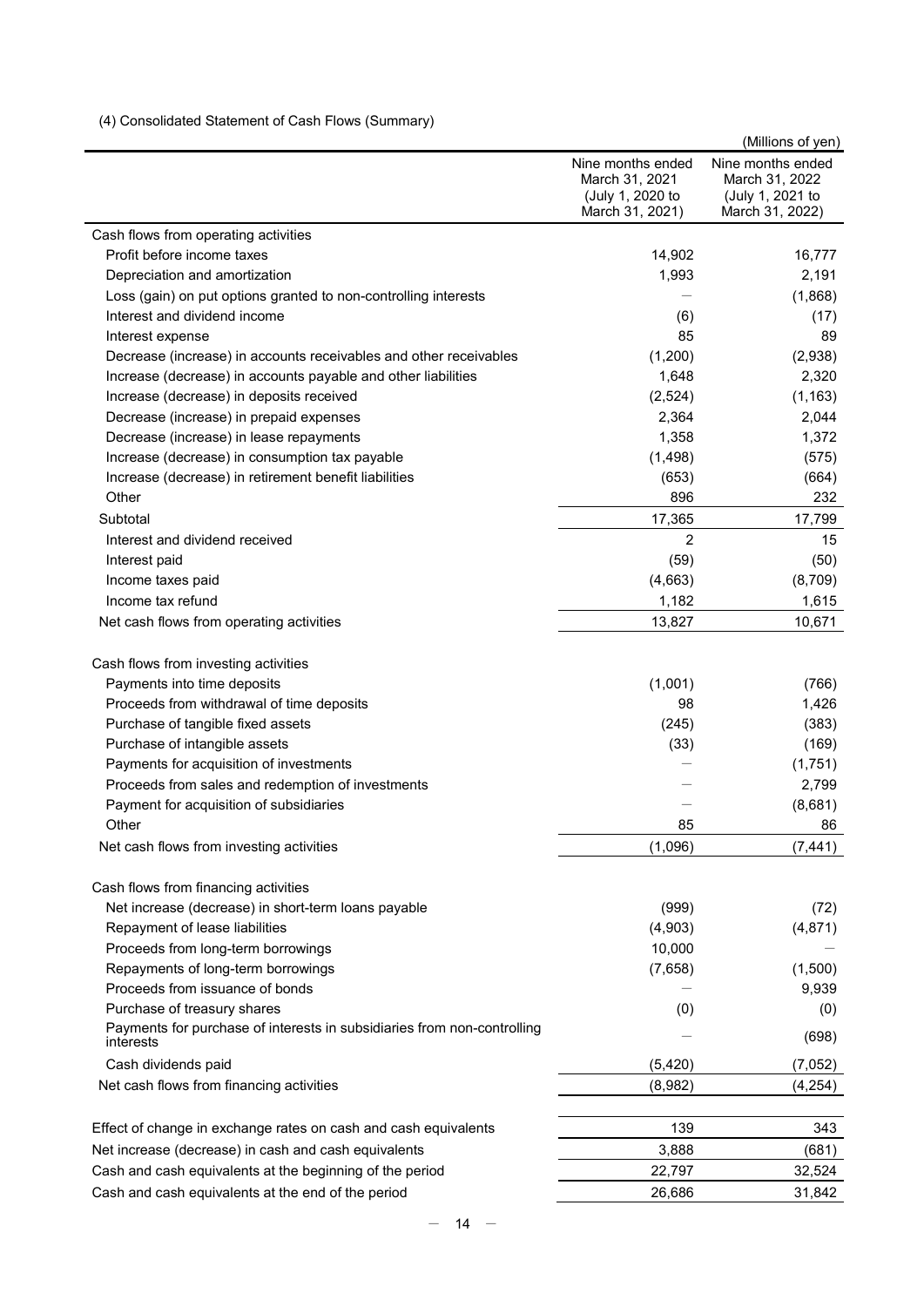- (5) Notes to the consolidated financial results (Summary)
	- (Note on assumption about going concern) Not applicable.

(Note on segment information)

### 1. Segment information overview

The Group's business segments are Group components for which separate financial information can be obtained. Each segment is subject to periodic examinations to allow the Board of Directors to decide how to allocate management resources and assess performance. In determining reportable segments, the Group does not consolidate business segments; reportable segments and business segments are the same.

Overview of the reportable segments:

- In R&D Outsourcing Business, the Group provides engineer dispatch and contract assignment services in technological fields including machinery, electronics/electricals, embedded controllers, IT networks, business applications, system maintenance/management, and biochemistry; its customers are mainly major businesses and other organizations in industries including automotive and automotive parts, industrial machinery and equipment, telecommunications equipment, electronic and electrical equipment, IT, semiconductors, energy, pharmaceuticals, and chemicals.
- In Construction Management Outsourcing Business, the Group provides contract assignment services for construction design and engineer dispatch services for construction management (safety administration, quality control, process administration, and cost management) in the construction industry in the fields of construction, civil engineering, facility machinery, and plant; its customers are mainly general contractors and subcontractors.
- In Other Businesses in Japan, the Group provides professional recruitment services and education and training services in engineering.
- In Overseas Business, the Group provides technical outsourcing and professional recruitment services in China, engineer dispatch services and contracted R&D operations in Southeast Asia and India (including offshore delivery services to customers in the U.S, Europe, and Japan), and engineer dispatch and professional recruitment services in the UK.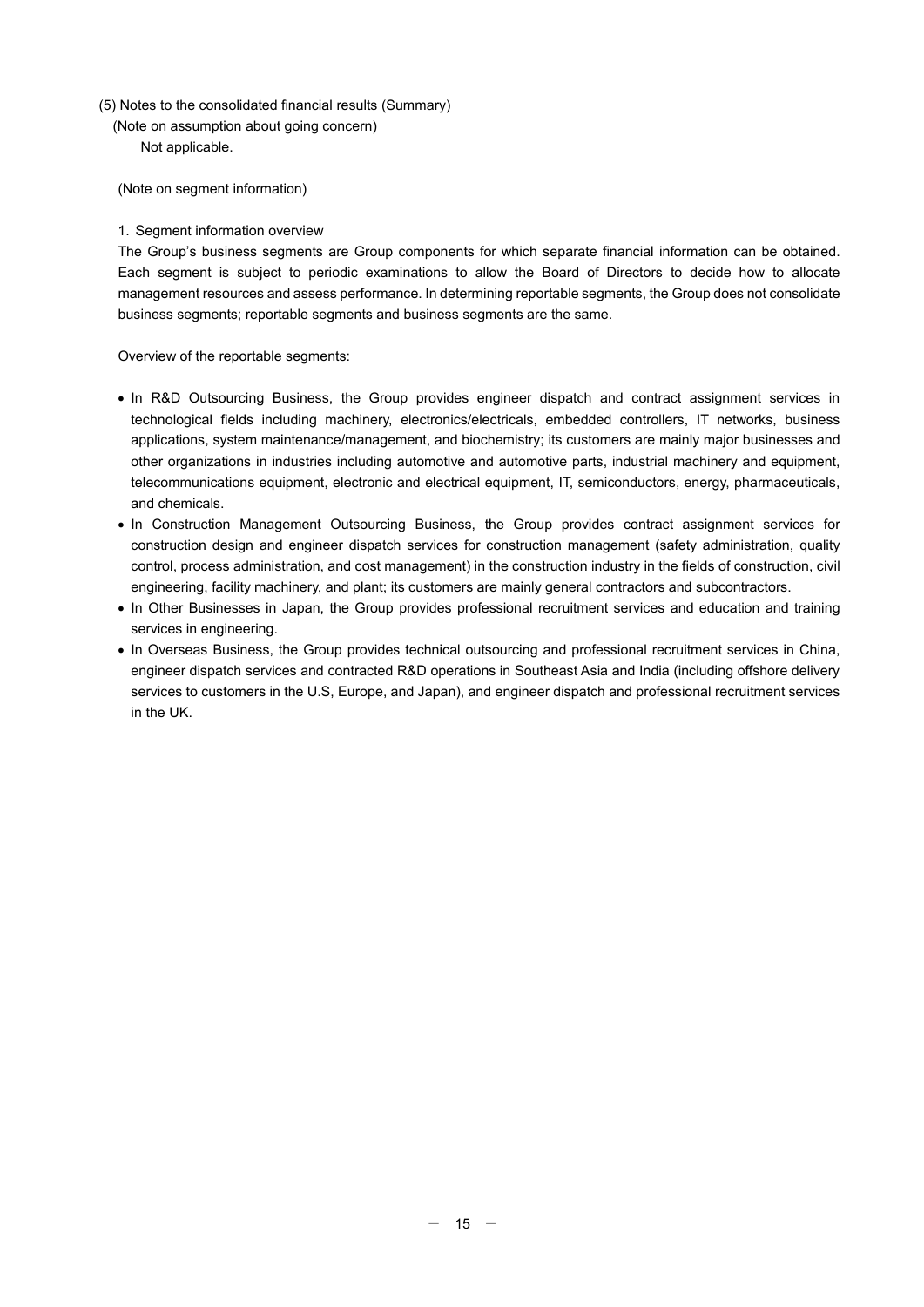## 2. Information on reportable segments

Accounting principles for the reportable segments are the same as those used in the creation of the Consolidated Financial Statements by the Group. Business between reportable segments is based on market prices, and segment profit is shown as operating profit.

| (Millions of yen)                                                   |                                       |                                                              |                                 |                               |         |                            |                   |  |
|---------------------------------------------------------------------|---------------------------------------|--------------------------------------------------------------|---------------------------------|-------------------------------|---------|----------------------------|-------------------|--|
|                                                                     |                                       |                                                              | Reportable segment              |                               |         |                            |                   |  |
|                                                                     | R&D<br>Outsourcing<br><b>Business</b> | Construction<br>Management<br>Outsourcing<br><b>Business</b> | Other<br>Businesses<br>in Japan | Overseas<br><b>Businesses</b> | Total   | Eliminations/<br>Corporate | Consoli-<br>dated |  |
| Revenue                                                             |                                       |                                                              |                                 |                               |         |                            |                   |  |
| Revenue from external<br>customers                                  | 95,248                                | 14,849                                                       | 2,400                           | 7,650                         | 120,148 | 32                         | 120,181           |  |
| Intersegment sales or<br>transfers                                  | 216                                   |                                                              | 293                             | 468                           | 978     | (978)                      |                   |  |
| Total revenue                                                       | 95,464                                | 14,849                                                       | 2,693                           | 8,119                         | 121,126 | (945)                      | 120,181           |  |
| Segment profit (loss)                                               | 12,146                                | 2,187                                                        | 112                             | 601                           | 15,047  | (167)                      | 14,879            |  |
| Financial income                                                    |                                       |                                                              |                                 |                               |         |                            | 125               |  |
| Financial expenses                                                  |                                       |                                                              |                                 |                               |         |                            | 103               |  |
| Quarterly profit before<br>income taxes                             |                                       |                                                              |                                 |                               |         |                            | 14,902            |  |
| Other                                                               |                                       |                                                              |                                 |                               |         |                            |                   |  |
| Depreciation and<br>amortization                                    | 750                                   | 155                                                          | 234                             | 141                           | 1,282   | 496                        | 1,779             |  |
| Amortization of customer-<br>related assets                         | 60                                    |                                                              |                                 | 154                           | 214     |                            | 214               |  |
| Profit on currency<br>exchange related to put<br>option liabilities |                                       |                                                              |                                 |                               |         |                            |                   |  |
| Loss on currency<br>exchange related to put<br>option liabilities   |                                       |                                                              |                                 |                               |         | 201                        | 201               |  |
| Impairment loss                                                     |                                       |                                                              |                                 |                               |         |                            |                   |  |

Nine months ended March 31, 2021 (July 1, 2020 to March 31, 2021)

(Notes)

1. Segment profit under Eliminations/Corporate includes corporate expenses not allocated to individual reportable segments and eliminations of intersegment transactions. Corporate expenses are recorded as general administrative expenses not allocated to reportable segments.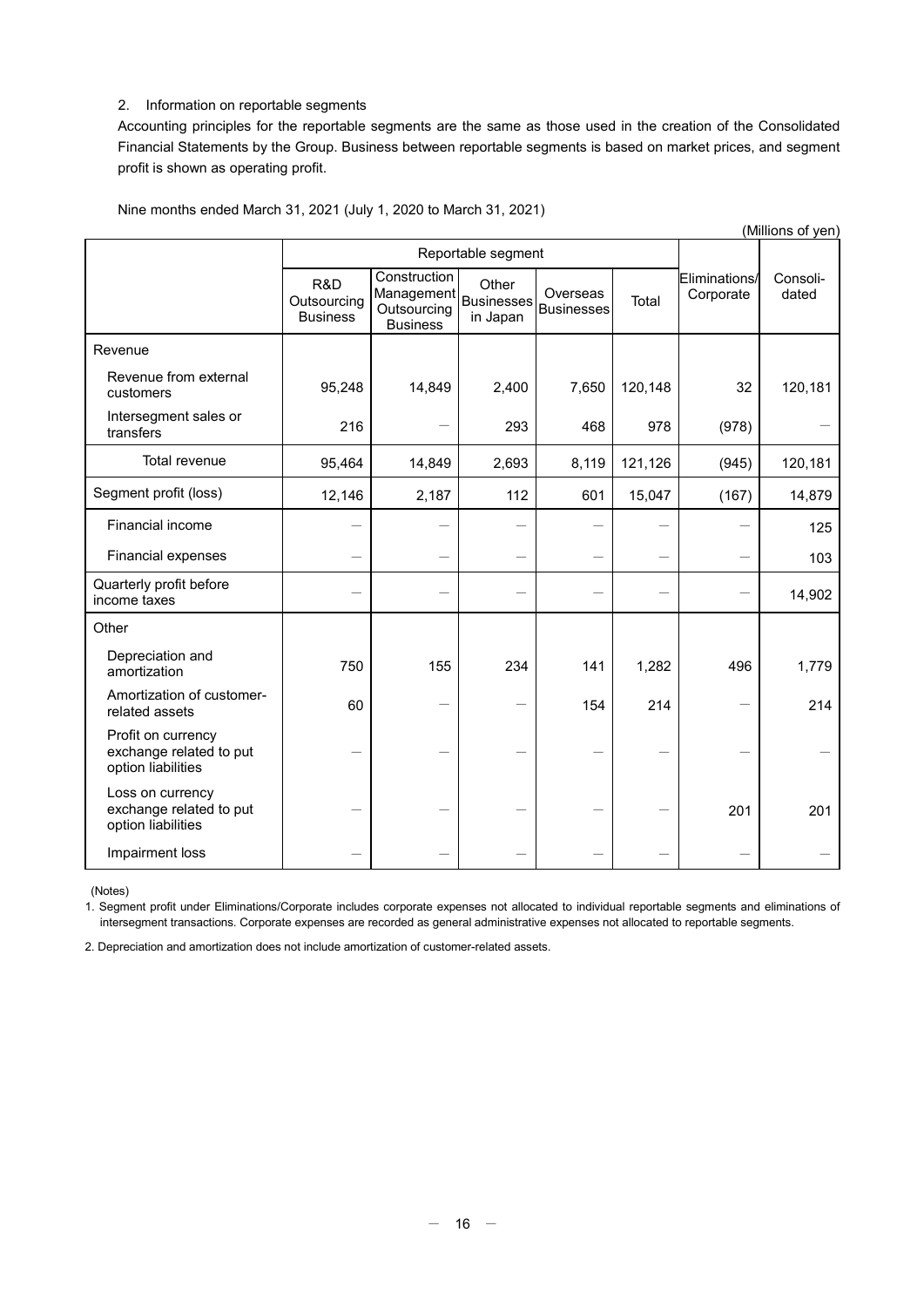| (Millions of yen)                                                   |                                       |                                                              |                                        |                               |         |                            |                   |  |
|---------------------------------------------------------------------|---------------------------------------|--------------------------------------------------------------|----------------------------------------|-------------------------------|---------|----------------------------|-------------------|--|
|                                                                     |                                       | Reportable segment                                           |                                        |                               |         |                            |                   |  |
|                                                                     | R&D<br>Outsourcing<br><b>Business</b> | Construction<br>Management<br>Outsourcing<br><b>Business</b> | Other<br><b>Businesses</b><br>in Japan | Overseas<br><b>Businesses</b> | Total   | Eliminations/<br>Corporate | Consoli-<br>dated |  |
| Revenue                                                             |                                       |                                                              |                                        |                               |         |                            |                   |  |
| Revenue from external<br>customers                                  | 101,056                               | 15,213                                                       | 2,585                                  | 12,794                        | 131,649 | 62                         | 131,712           |  |
| Intersegment sales or<br>transfers                                  | 497                                   | 0                                                            | 761                                    | 669                           | 1,927   | (1,927)                    |                   |  |
| Total revenue                                                       | 101,554                               | 15,213                                                       | 3,346                                  | 13,464                        | 133,577 | (1,865)                    | 131,712           |  |
| Segment profit (loss)                                               | 11,029                                | 1,971                                                        | 499                                    | 1,343                         | 14,842  | 1,679                      | 16,522            |  |
| Financial income                                                    |                                       |                                                              |                                        |                               |         |                            | 363               |  |
| Financial expenses                                                  |                                       |                                                              |                                        |                               |         |                            | 109               |  |
| Quarterly profit before<br>income taxes                             |                                       |                                                              |                                        |                               |         |                            | 16,777            |  |
| Other                                                               |                                       |                                                              |                                        |                               |         |                            |                   |  |
| Depreciation and<br>amortization                                    | 770                                   | 157                                                          | 225                                    | 165                           | 1,318   | 473                        | 1,792             |  |
| Amortization of customer-<br>related assets                         | 84                                    |                                                              |                                        | 315                           | 399     |                            | 399               |  |
| Change (profit) in fair<br>value related to put option              |                                       |                                                              |                                        |                               |         | 1,863                      | 1,863             |  |
| Profit on currency<br>exchange related to put<br>option liabilities |                                       |                                                              |                                        |                               |         |                            |                   |  |
| Loss on currency<br>exchange related to put<br>option liabilities   |                                       |                                                              |                                        |                               |         | 80                         | 80                |  |
| Impairment loss                                                     |                                       |                                                              |                                        |                               |         |                            |                   |  |

(Notes)

1. Segment profit under Eliminations/Corporate includes corporate expenses not allocated to individual reportable segments and eliminations of intersegment transactions. Corporate expenses are recorded as general administrative expenses not allocated to reportable segments.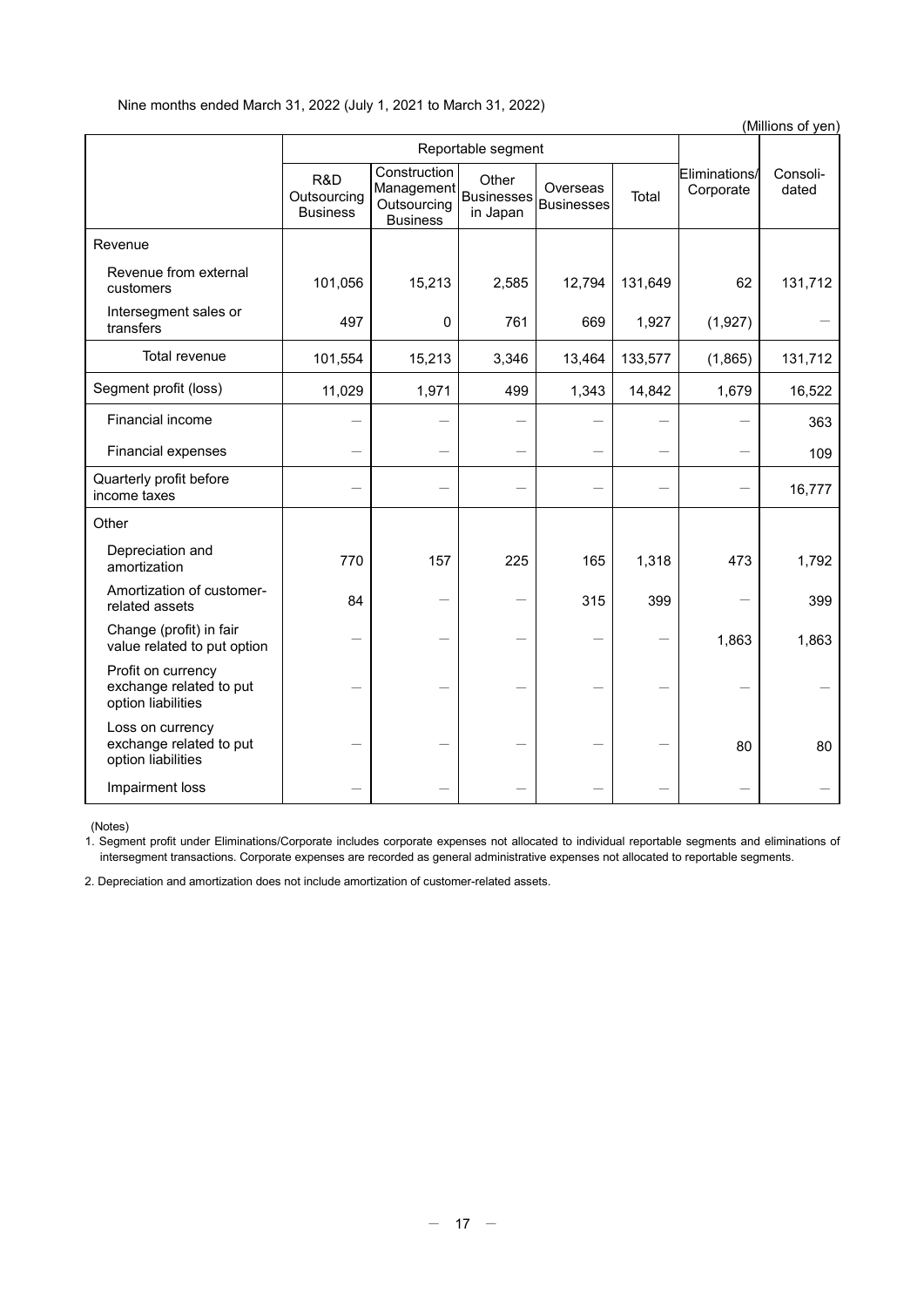|                                                                     |                                       |                                                              |                                        |                               |        |                            | (Millions of yen) |
|---------------------------------------------------------------------|---------------------------------------|--------------------------------------------------------------|----------------------------------------|-------------------------------|--------|----------------------------|-------------------|
|                                                                     |                                       |                                                              | Reportable segment                     |                               |        |                            |                   |
|                                                                     | R&D<br>Outsourcing<br><b>Business</b> | Construction<br>Management<br>Outsourcing<br><b>Business</b> | Other<br><b>Businesses</b><br>in Japan | Overseas<br><b>Businesses</b> | Total  | Eliminations/<br>Corporate | Consoli-<br>dated |
| Revenue                                                             |                                       |                                                              |                                        |                               |        |                            |                   |
| Revenue from external<br>customers                                  | 32,084                                | 4,929                                                        | 907                                    | 2,798                         | 40,720 | 9                          | 40,729            |
| Intersegment sales or<br>transfers                                  | 75                                    |                                                              | 86                                     | 133                           | 295    | (295)                      |                   |
| Total revenue                                                       | 32,160                                | 4,929                                                        | 994                                    | 2,931                         | 41,015 | (286)                      | 40,729            |
| Segment profit (loss)                                               | 4,441                                 | 621                                                          | 85                                     | 168                           | 5,317  | (118)                      | 5,198             |
| Financial income                                                    |                                       |                                                              |                                        |                               |        |                            | 72                |
| Financial expenses                                                  |                                       |                                                              |                                        |                               |        |                            | 14                |
| Quarterly profit before<br>income taxes                             |                                       |                                                              |                                        |                               |        |                            | 5,257             |
| Other                                                               |                                       |                                                              |                                        |                               |        |                            |                   |
| Depreciation and<br>amortization                                    | 246                                   | 51                                                           | 78                                     | 41                            | 418    | 163                        | 581               |
| Amortization of<br>customer-related assets                          | 20                                    |                                                              |                                        | 52                            | 73     |                            | 73                |
| Profit on currency<br>exchange related to put<br>option liabilities |                                       |                                                              |                                        |                               |        |                            |                   |
| Loss on currency<br>exchange related to put<br>option liabilities   |                                       |                                                              |                                        |                               |        | 150                        | 150               |
| Impairment loss                                                     |                                       |                                                              |                                        |                               |        |                            |                   |

(Notes)

1. Segment profit under Eliminations/Corporate includes corporate expenses not allocated to individual reportable segments and eliminations of intersegment transactions. Corporate expenses are recorded as general administrative expenses not allocated to reportable segments.